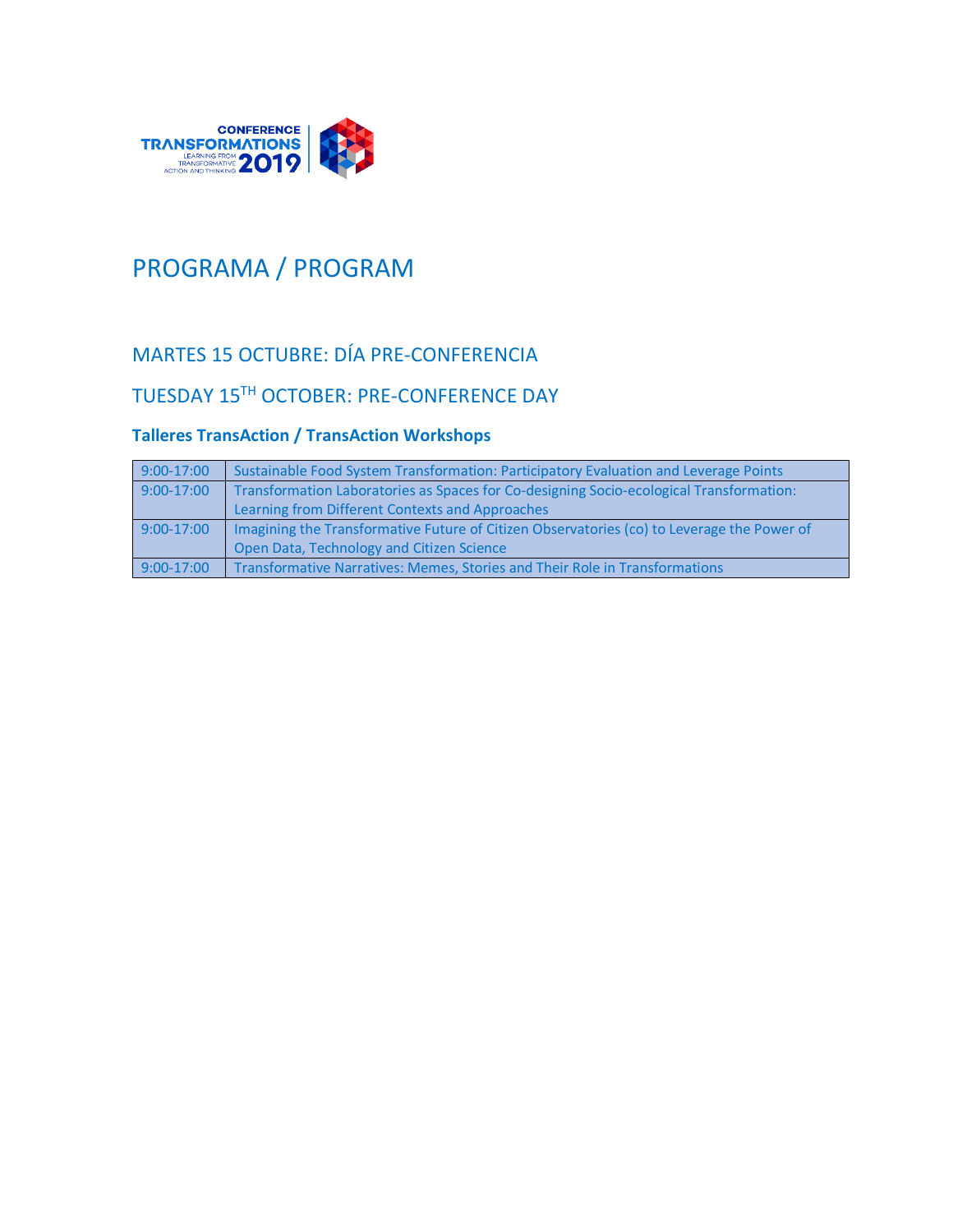# MIÉRCOLES 16 OCTUBRE: PRIMER DÍA

## WEDNESDAY 16TH OCTOBER: DAY ONE

#### **Principios, visión y puntos de partida**

#### **Beginnings, Visions, Entry Points**

| 7:30-8:30    | <b>Registro / Registration</b>                                                                                                                                                                                                                                                                                                                |
|--------------|-----------------------------------------------------------------------------------------------------------------------------------------------------------------------------------------------------------------------------------------------------------------------------------------------------------------------------------------------|
| 8:30-9:15    | Plenaria: Bienvenida y apertura<br><b>Plenary: Welcome and Opening</b>                                                                                                                                                                                                                                                                        |
|              | Música / Music: "E tupuna e"<br><b>Enrique Icka</b>                                                                                                                                                                                                                                                                                           |
|              | Cantautor / Singer-songwriter                                                                                                                                                                                                                                                                                                                 |
|              | • Paulina Aldunce<br>Presidenta de la Conferencia de Transformación 2019<br><b>Chair Transformations 2019 Conference</b>                                                                                                                                                                                                                      |
|              | · Victoria Paz, Directora de Innovación Social del Ministerio de Desarrollo Social y Familia, en<br>representación de Sebastián Sichel Ministro de Desarrollo Social y Familia<br>Director of Social Innovation at the Ministry of Social Development and Family, representing<br>Sebastián Sichel, Minister of Social Development and Family |
|              | • Sonia Díaz<br>Dirigenta Social, recuperación incendio 2017 de la comunidad de La Gloria<br>Community leader, the 2017 post-fire recovery of La Gloria community                                                                                                                                                                             |
|              | • Ennio Vivaldi<br>Rector de la Universidad de Chile<br>Head of the University of Chile                                                                                                                                                                                                                                                       |
| $9:15-10:30$ | Plenaria: Preparando la escena<br><b>Plenary: Setting the Scene</b>                                                                                                                                                                                                                                                                           |
|              | Continuidad con la Conferencia de Transformación anterior<br><b>Continuity from the Previous Transformations Conference</b><br>• Ioan Fazey<br>Presidente de la Conferencia de Transformación 2017, Universidad de York<br>Chair Transformations 2017 Conference, University of York                                                          |
|              | <b>Continuidad con los talleres "TransAction" previos a la Conferencia</b><br><b>Continuity from Pre-Conference Workshops "TransAction"</b><br>•Organizadores de los talleres previos a la Conferencia                                                                                                                                        |
|              | Pre-conference Workshop organizers<br>• Facilitadora / Facilitator Karen O'Brien, University of Oslo                                                                                                                                                                                                                                          |
|              | Cómo llegamos hasta aquí, cómo enfrentamos el futuro<br>How we got here, how to face the future<br>· Mark Howden, Australian National University                                                                                                                                                                                              |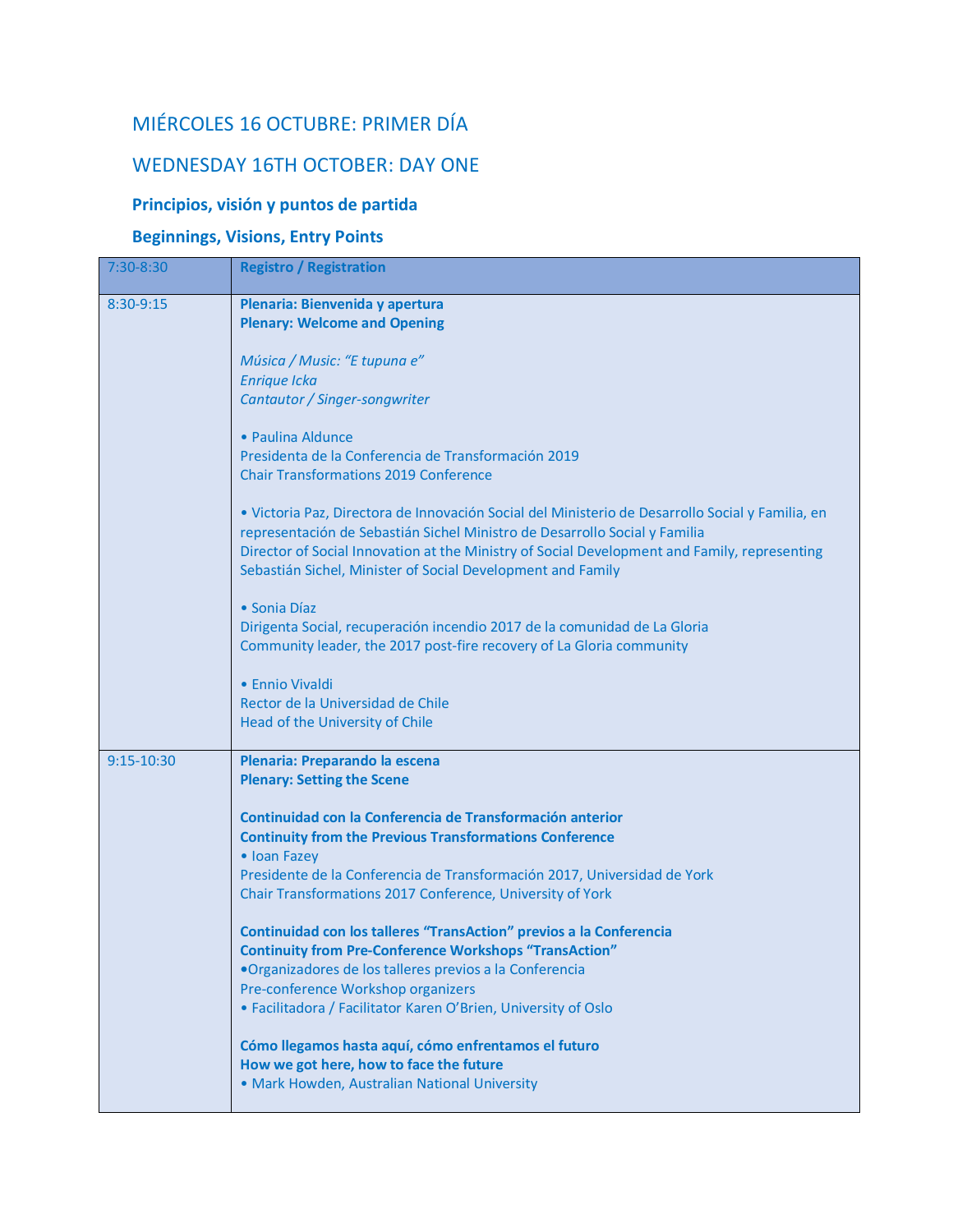|                                                                                                                                                                                                                                                                                                                                                                                                                                                                                                                                                                                                                                                                                                                                                                                                                                                                                                                                                                                                                | Cambiando la mentalidad: Triciclos y Sistema B<br><b>Change in mindset: Triciclos y Sistema B</b> |
|----------------------------------------------------------------------------------------------------------------------------------------------------------------------------------------------------------------------------------------------------------------------------------------------------------------------------------------------------------------------------------------------------------------------------------------------------------------------------------------------------------------------------------------------------------------------------------------------------------------------------------------------------------------------------------------------------------------------------------------------------------------------------------------------------------------------------------------------------------------------------------------------------------------------------------------------------------------------------------------------------------------|---------------------------------------------------------------------------------------------------|
|                                                                                                                                                                                                                                                                                                                                                                                                                                                                                                                                                                                                                                                                                                                                                                                                                                                                                                                                                                                                                | · Gonzalo Muñoz, Champion of COP25 in Chile, co-founder of TriCiclos                              |
|                                                                                                                                                                                                                                                                                                                                                                                                                                                                                                                                                                                                                                                                                                                                                                                                                                                                                                                                                                                                                | Room: Aula Magna Auditorium                                                                       |
| 10:30-11:10                                                                                                                                                                                                                                                                                                                                                                                                                                                                                                                                                                                                                                                                                                                                                                                                                                                                                                                                                                                                    | Café / Coffee                                                                                     |
| 11:10-12:45                                                                                                                                                                                                                                                                                                                                                                                                                                                                                                                                                                                                                                                                                                                                                                                                                                                                                                                                                                                                    | Sesiones paralelas de presentaciones orales I / Parallel Oral Presentation Sessions I             |
| Learning from and through Stories                                                                                                                                                                                                                                                                                                                                                                                                                                                                                                                                                                                                                                                                                                                                                                                                                                                                                                                                                                              |                                                                                                   |
| 1. Learning from Farmers - What Inhibits or Enhances Adoption of Multifunctional Methods in Agriculture? Jennifer<br>Hodbod, Morgan Mathison<br>2. Reflectivity and Humility for Transformation Change. Gregory Mark Hill, Daniel McCarthy<br>3. Evaluation of the Adaptation and Application of Transition Management Approach in Informal Settlements in<br>Kampala (Uganda) and Dodowa (Ghana). Giorgia Silvestri, Julia Wittmayer, Robinah Kulabako, Sampson Oduro-<br>Kwarteng, Jennifer Isoke, Francis Andorful, Karlijn Schipper<br>4. A Challenging but Necessary Wellbeing Transformation: Reimagining Small-Scale Fishers in Uruguay. Paula Santos,<br>Micaela Trimble, Derek Johnson<br>5. Huellas Antropogénicas / Crisis, paisaje y territorio. Patricio Saavedra<br>Room: Aula Magna Auditorium<br>Chair: Hilary Bradbury, Foundation AR+ Action Research Plus                                                                                                                                   |                                                                                                   |
|                                                                                                                                                                                                                                                                                                                                                                                                                                                                                                                                                                                                                                                                                                                                                                                                                                                                                                                                                                                                                | Learning through Transdisciplinarity                                                              |
| 1. T-Arts: An Emerging Transdisciplinary Movement. Diego Galafassi, David Tàbara, Emily Boyd<br>2. Transdisciplinary Dialogue and Co-Creation of Transformative Knowledge with Innovative Practitioners in Riparian<br>Communities of Lake Malawi. Tetsu Sato, Shion Takemura, Hidetomo Tajima, Mitsutaku Makino<br>3. How Can Research Funding Programmes Enhance Transdisciplinary Co-Production of Knowledge. Tobias Buser,<br>Flurina Schneider, Isabelle Providoli, Christian Eismann, Zarina Patel, Katsia Paulavets, Vivi Stavrou, Theresa Tribaldos<br>4. Bringing Forward Cultural Values in Eia In Chile Through a Feminist and Decolonizing Approach. Teresita<br>Chubretovic<br>5. Co-Creating Knowledge and Solutions for Sustainable Development with the Local Communities Via<br>Transdisciplinary Research and Teaching: Examples from the Post-Soviet Countries. Lela Khartishvili, Tigran Keryan<br><b>Room: PwC Auditorium</b><br>Chair: Gustavo Blanco Wells, UACh / CR2 / IDEAL / NUMIES |                                                                                                   |
|                                                                                                                                                                                                                                                                                                                                                                                                                                                                                                                                                                                                                                                                                                                                                                                                                                                                                                                                                                                                                | <b>Citizen Science and Knowledge Co-Creation</b>                                                  |
| 1. Fostering Transformation Through Citizen Science: The Case of Grow Citizens' Observatory. Raquel Ajates<br>Gonzalez, Mel Woods, Drew Hemment, Pavlos Georgiadis, Davie Philip<br>2. Exploring a Desired Food System in Flint, Mi. Rachael Belisle-Toler, Jennifer Hodbod<br>3. The Challenge of Collective Learning in Natural Resources Management: Insights from Decision Science. Rodrigo<br>Antonio Estevez, Stefan Gelcich<br>4. Cocreation of Climate Change Resources with Two Indigenous Shire Councils in Australia. Anne M Leitch, Kerrie<br><b>Foxwell-Norton</b><br>Room: 1605, Torre 15<br>Chair: Tamara Mitrofanenko, University of Natural Resources and Life Sciences Vienna                                                                                                                                                                                                                                                                                                                |                                                                                                   |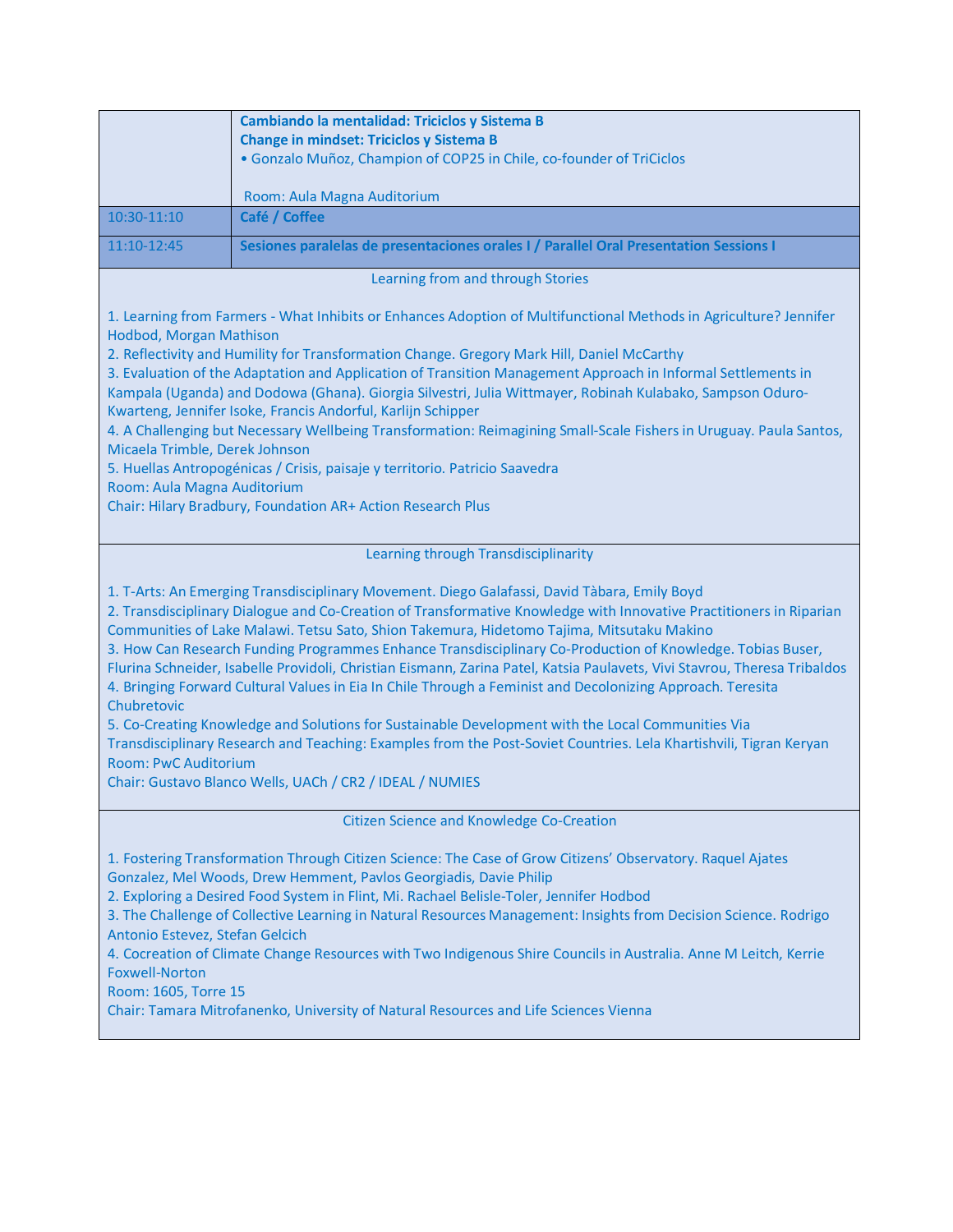Relational and Psychological Dimensions of Agency

1. The Relationship Between Social Capital and System Transformation. Esther Carmen

2. Procedural Fairness as an Enabler of Transformative Collaboration. Gail Francis

3. Loss and Change: Emotional Roots in Transformation and Collective Action. Hallie Eakin, Rebecca Shelton, Lakshmi Charli-Joseph, Jesus Mario Siqueiros Garcia, David Manuel-Navarrete, Beatriz Ruizpalacios

4. Sailing into Transformational Change: Making Safe Spaces for Leadership Development on Homeward Bound. Deborah Anne O'Connell, Sophie Adams, Kylie Lewis, Fern Hames

5. Seeds of Transformation: Change Strategies Towards More Sustainable Seed Systems. Almendra Cremasachi,

Anabel Marin, Patrick van Zwanenberg

Room: 2002, Torre 15

Chair: Rodolfo Sapiains, Universidad de Chile

Research-Practice Transformations: Experiences from 20 Years Global Research

1. Research-Practice Transformations: Experiences From 20 Years Global Research from the Institute for Sustainable Futures, University of Technology Sydney. Federico Davila, Cynthia Mitchell, Chris Riedy, Katie Ross, Aditi Rosegger 2. Spaces Cultivating Embodied Transformative Intent: An Auroville Case Study. Aditi Rosegger

3. Transformative Learning and Building Ontological and Epistemological Awareness. Katie Ross

4. A Human Ecology Approach to Guide Transformative Research in Food Systems. Federico Davila

5. 20+ Years of Learning-by-Doing to Create Transformations. Cynthia Alison Mitchell

Room: FAU Central Hall

Chair: Jo Fountain, Lincoln University, New Zealand

Negotiating Epistemological Frameworks and Normative Commitments across a Transformative Knowledge Network 1

1. Introduction. Adrian Ely

2. Reflections on Theory, Methods and Action – The Role(s) of Researchers in Transformations to Sustainability. Adrian Ely

3. Bioleft: A Story of Emerging Change First Led by Academics but Now Co-Owned by a Complex Network of Actors. Anabel Marin, Patrick Van Zwanenberg, Almendra Cremaschi

4. Mobilized Publics, Contradictory Interests and Divergent Imaginations: Co-Producing Knowledge and Practices for Sustainable Urban Water Management in Gurgaon, India. Pravin Kumar Kushwaha, Dinesh Abrol, Bikramaditya Chaudhary, Prachi Jha

Room: FAU Auditorium

Chair: Laura Pereira, Stockholm Resilience Centre, Stockholm University

Disaster and Development

1. La Gloria de tu vida volverá: Metodologías participativas y artísticas para la gestión del riesgo en desastres. Paulina Aldunce, Sonia Pérez, Enrica Conte, Fernanda Flores, Claudia Fuentes, Valentina Stark, Karina Quiñones, Eduardo Saavedra

2. Transforming the Relationship Between Development and Disaster Risk: Insights from Research and Policy. Michael Boyland, Albert Salamanca, Heidi Tuhkanen, Jon Ensor, Karlee Johnson, Frank Thomalla

3. Transformation, Key to Integrate Urban Regeneration and Disaster Risk Management. Carmen Paz Castro, Antonio Fritis, Juan Pablo Sarmiento

4. Efectos socioambientales de las transformaciones climático-urbanas sobre los desastres y pérdida de calidad ambiental en ciudades chilenas. Hugo Romero Aravena

Room: Amanda Labarca, CIAE

Chair: Mark Howden, Australian National University

12:45-13:45 **Almuerzo / Lunch**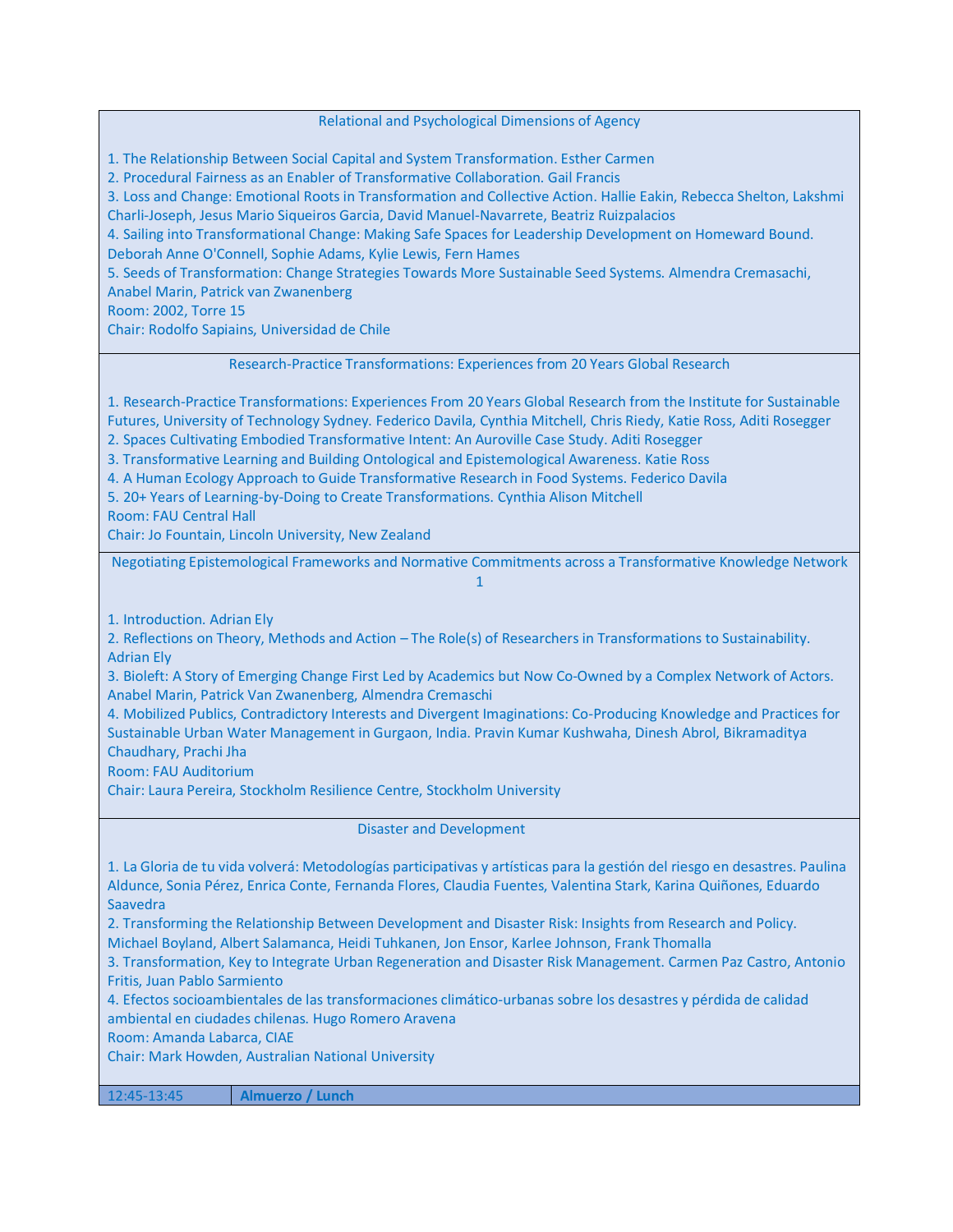| 13:45-15:00<br>Sesiones paralelas de presentaciones orales II / Parallel Oral Presentation Sessions II                                                                                                                                                                                                                                                                                                                                                                                                                                                                                                                                                                                                                                                                                                                          |  |
|---------------------------------------------------------------------------------------------------------------------------------------------------------------------------------------------------------------------------------------------------------------------------------------------------------------------------------------------------------------------------------------------------------------------------------------------------------------------------------------------------------------------------------------------------------------------------------------------------------------------------------------------------------------------------------------------------------------------------------------------------------------------------------------------------------------------------------|--|
| The Power of Stories                                                                                                                                                                                                                                                                                                                                                                                                                                                                                                                                                                                                                                                                                                                                                                                                            |  |
| 1. Storytelling as a Process of Building Group Capacities for Transformation. Jo Howard, Erika Lopez Franco<br>2. The Yihi Katseme of AdaGhana: Re-Storying as Community Resilience Building. Jonathan Langdon<br>3. The Patterns of Diffusions of Grassroots Innovations in Informal Settlements. The Case of Slum Dwellers<br>International (Sdi) in Ghana and Uganda. Giorgia Silvestri, Julia Wittmayer, Karlijn Schipper, Robinah Kulabako,<br>Jennifer Isoke, Sampson Oduro-Kwarteng, Francis Andorful<br>4. The Transformative Role of Social Movements in the Fight Against Anthropogenic Contamination. The Case of<br>Quintero Bay, Chile. Adriana Espinoza, Hans Klener, Beatriz Sepúlveda<br>Room: Aula Magna Auditorium<br>Chair: Ioan Fazey, Department of Environment & Geography, University of York            |  |
| Learning Methods & Evaluation                                                                                                                                                                                                                                                                                                                                                                                                                                                                                                                                                                                                                                                                                                                                                                                                   |  |
| 1. The Learning for Sustainability (LforS) Method. Andreas Kläy<br>2. Emancipatory Participatory Rapid Diagnosis (EPRD): A Method of Social Management. José Pereira, Valderí de<br>Castro Alcântara, Lucas Canestri de Oliveira<br>3. Stakeholder Perspectives on Transformation Oriented Transdisciplinary Processes - What Makes Transdisciplinary<br>Processes Valuable for Stakeholders? Tobias Buser, Merritt Polk, Silvia Tobias, Stephan Rist, Lars Lilled, Flurina<br>Schneider, Roderick Lawrence, Pius Krütli, Christian Pohl<br>4. Science-Policy-Society Interface: Public Deliberation on Water in Uruguay. Micaela Trimble Nuñez, Marila Lázaro,<br>Cristina Zurbriggen, Isabel Bortagaray<br><b>Room: PwC Auditorium</b><br>Chair: Andreé Henríquez, Vicerrectoria de Investigación y Desarrollo                |  |
| Lessons from Longitudinal and Comparative Studies                                                                                                                                                                                                                                                                                                                                                                                                                                                                                                                                                                                                                                                                                                                                                                               |  |
| 1. Recalibrating "Safe" Routes to School to Mobilize Children's Transformative Capacity in Santiago and Lautaro. Lake<br>Sagaris, Daniel Lanfranco<br>2. How Can Evaluation Help Accelerate Climate Action? Takeaways from 4 Years of Climate Policy Evaluation in<br>Mexico. Giovanna Montager<br>3. Supporting the Potential of Universities in the Caucasus Countries to Facilitate Sustainability Transformations on<br>the Local and Regional Level Through Transdisciplinary Teaching. Tamara Mitrofanenko, Andreas Muhar, Tigran<br>Karyan, Lela Khartishvili<br>4. How 25 Years of the Inter-American Institute for Global Change Research Has Supported Science-Based Actions<br>and Solutions for the Americas. Susanna Mae Ehlers<br>Room: 1605, Torre 15<br>Chair: David Manuel-Navarrete, Arizona State University |  |
| Interrogating Social Sciences Role in Accelerating Energy Transitions                                                                                                                                                                                                                                                                                                                                                                                                                                                                                                                                                                                                                                                                                                                                                           |  |
| 1. The Sinuous Pathways of Energy Sovereignty: Exploring the Transformation of the Socio-Technical Regime of<br>Firewood in Southern Chile. Gustavo Blanco Wells<br>2. Energy and Repair Communities for Transformation. Gloria Baigorrotegui, Karla Vidal<br>3. Integration Experiments, in the Context of Energy Transition, for a Wind Farm in Chiloe? Jorgelina Sannazzaro<br>4. Low Carbon Technologies in the Making: How Social Science Can Help to Problematize and Accelerate Post Carbon                                                                                                                                                                                                                                                                                                                              |  |

Transitions. Tomas Ariztia

Room: 2002, Torre 15

Chair: Javad Jozaei, National Institute of Water & Atmospheric Research Ltd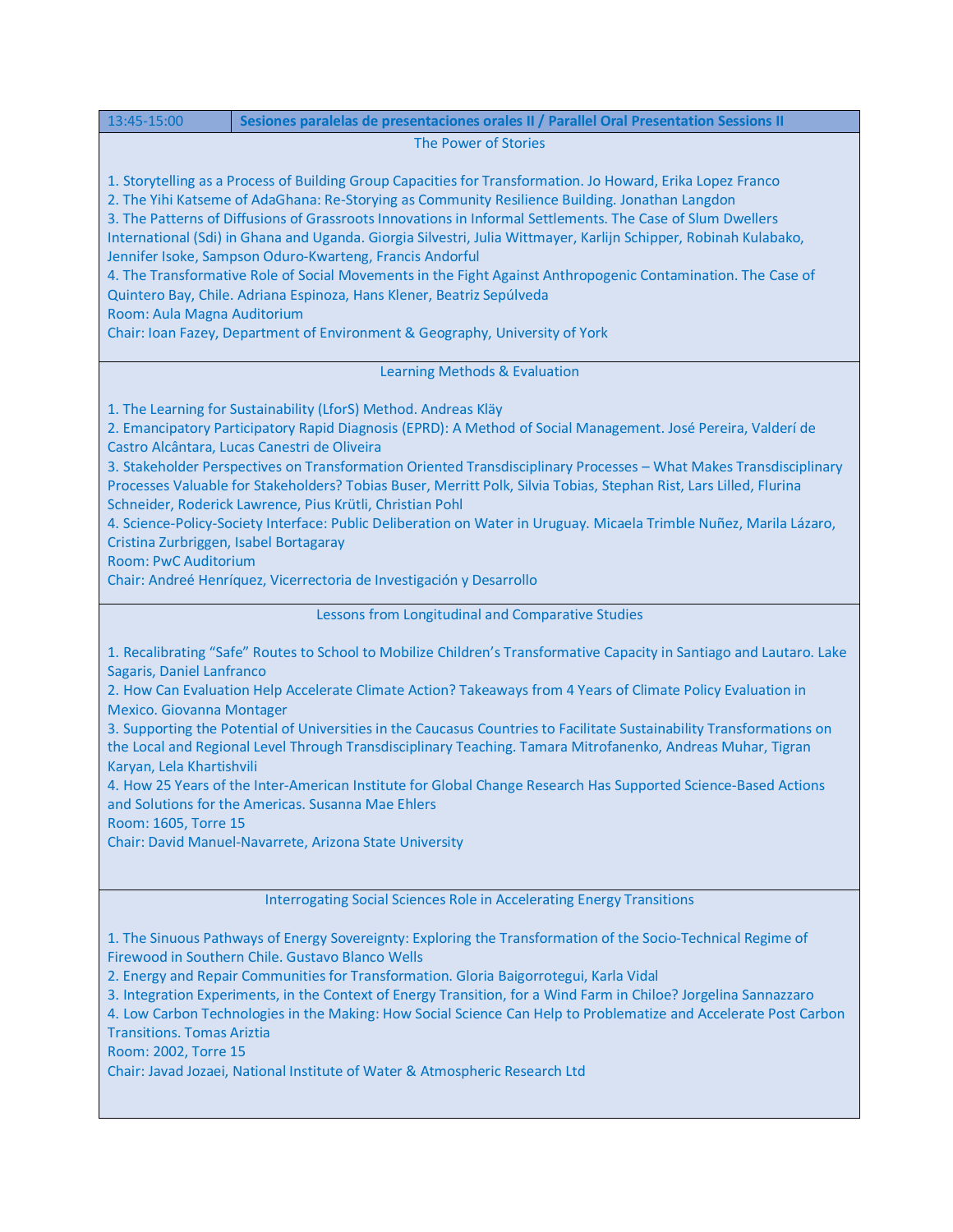#### Actors and Actions in Natural Resource Management

1. The Role of Urban Citizens in Sustainable Phosphorus Cycling: Can Urban Agriculture Act as a Seed of Transformation. Geneviève Metson

2. Efectos del estrés hídrico en la capacidad de adaptación autónoma transformativa de los pueblos indígenas del norte de Chile al cambio climático. Nancy Yañez Fuenzalida

3. Distributed Agency in Food System Transformation in Chile: Collective Action or Fragmented Individualism. Maria Contesse Ayala, Laurens Klerkx, Jessica Duncan

4. Transformaciones en la epistemología y ontología de los cambios de clima y usos del agua en comunidades indígenas por la minería del litio en el Salar De Atacama, Chile. Hugo Romero Aravena, Datu Bayung Agusdinata, Wenjuan Lieu, Soe Mynt

5. Integrating Governance of Protected Areas into Regional Sustainable Development: The Case of the National Reserve of Coyhaique, Chile. Theresa Tribaldos, Stephan Rist

Room: FAU Central Hall

Chair: Mirna Inturias, Instituto de Investigación Universidad Nur, miembro del Proyecto Aknowl-ej ISSC Emerging Theory of Transformational Change

1. What Is a Useful Theory of Transformational Change? Sandra Waddock

2. Perspectives Arising from a Multi-Year Global Analysis. Victoria Wibeck

3. Transformational Change and Learning Networks. Bruce Goldstein

4. The Transformational Change Theory Behind the SDG Transformations Forum. Steve Waddell

Room: Amanda Labarca, CIAE

Chair: Sandra Waddock, Boston College

Co-Producing Urban Transformative Visions for Resilience to Extreme Events: Part 1

1. Urban resilience to extreme events: framing cities and their infrastructure as social-ecological-technological systems (SETS). Nancy Grimm, Marta Berbés Blásquez, Mikhail Chester, Elizabeth Cook, David Iwaniec, Timon McPhearson, Tischa Muñoz-Erickson, Charles Redman

2. Positive Futures of Urban Transformation Number. David Iwaniec, Marta Berbés Blásquez, Elizabeth Cook, Nancy Grimm, Lelani Mannetti, Timon McPhearson, Tischa Muñoz-Erickson

3. Transformative co-produced visions for future urban sustainability and resilience. Elizabeth Cook, Olga Barbosa, Marta Berbés Blásquez, Nancy Grimm, David Iwaniec, Lelani Mannetti, Timon McPhearson, Tischa Muñoz-Erickson 4.Anticipatory Knowledge Systems to Co-Produce Transformative Visions for Urban Resilience. Tischa Muñoz-Erickson, Elizabeth Cook, Olga Barbosa, Mathieu Feagan, Robert Hobbins, David Iwaniec, Lelani Mannetti, Clark Miller, Thad Miller, Kaethe Selkirk

Room: 1 and 3, FAU Postgraduate

Chair: Úrsula Oswald, Universidad Autónoma de México

Feeling Differently to Think Differently to Transform: The Ethics of Inhabiting

1. Transformations involve Uncertainty and Accepting Untested Ways of Thinking. Charles Redman

2. Research as Intervention: Postqualitative Crossroads of Arts and Education. Macarena García

3. The Transformative Power of Performance in Public Space. Milena Grass Kleiner

4. Dwelling in the Anthropocene. Environmental Responsiveness in a World in Crisis. Cristián Simonetti

5. BioSocioCultural Assemblages and the Production of Inequalities. Claudia Matus

Room: 2 and 4, FAU Postgraduate

Chair: Claudia Matus, BioSocioCultural Inclusion, Pontificia Universidad Católica de Chile

15:00-15:30 **Café, posters y videos / Coffee, Posters and Videos**

La transformación de los sistemas jurídicos ante los riesgos de desastres: de la percepción a la reacción y de la armonización a la reducción. Daniela Ejsmentewicz Cáceres

Levels of Government and Uncertainty in the Face of Disaster: Challenges and Opportunities for Decision-Making in Chile. Julio Hasbun, Francisca Valdebenito, Andrea Rivera, Leonardo Díaz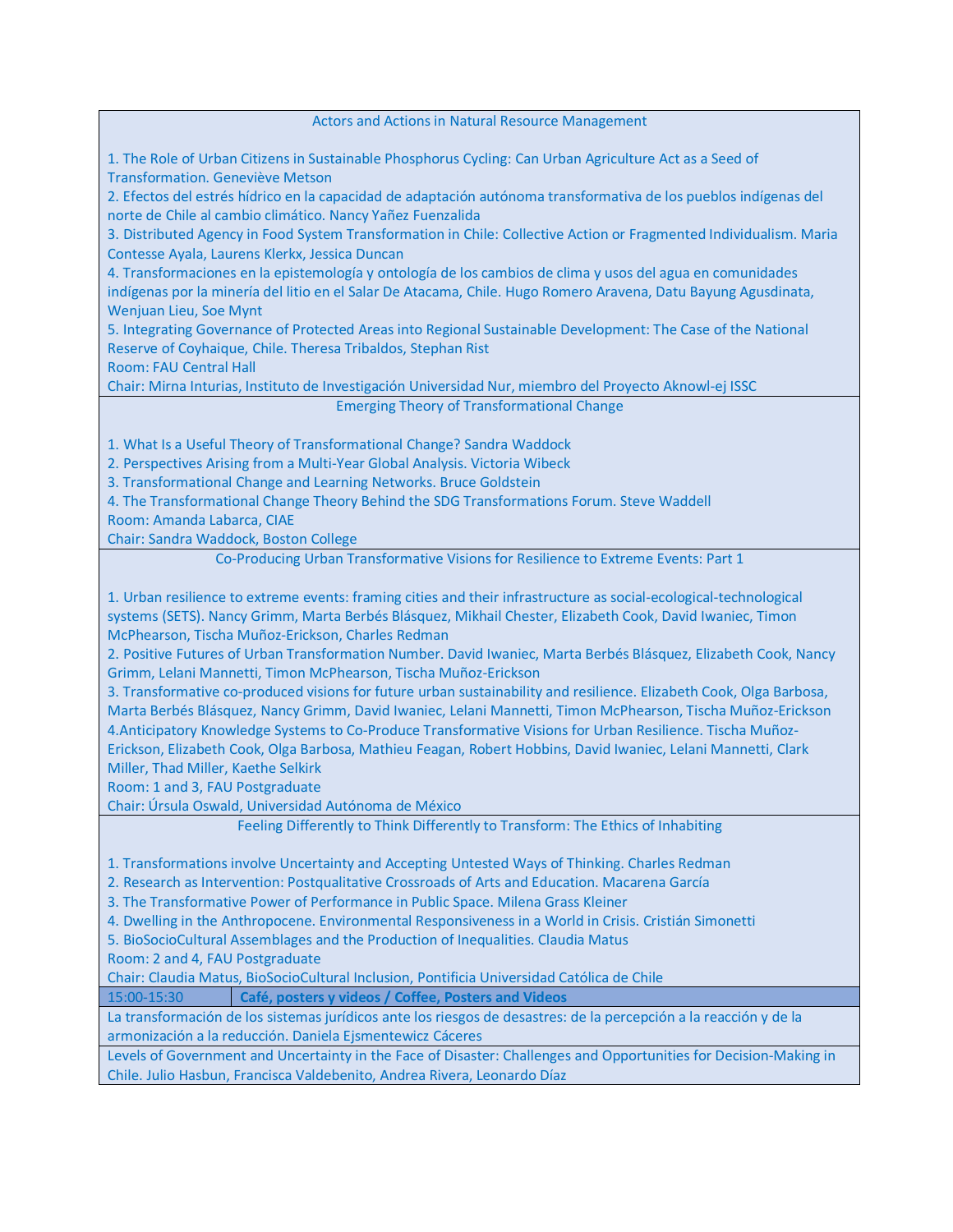|                                                                                                                   | The Impact of Framing and Perception Of "Naturalness" on Climate Engineering Support. Patrick Hancock, Leidy Klotz,                    |
|-------------------------------------------------------------------------------------------------------------------|----------------------------------------------------------------------------------------------------------------------------------------|
|                                                                                                                   | Ben Converse, Gabe Adams, Andres Clarens                                                                                               |
|                                                                                                                   | Scenario Planning with Stakeholders to Aid System Transformation: Can Structured Decision-Making Tools Be Useful                       |
|                                                                                                                   | for Knowledge Integration and Problem Reframing? Louise Carin Gammage, Astrid Jarre                                                    |
|                                                                                                                   | Subterranean to Skyline - Street Trees as Potent Boundary Objects and Change Agents in Transforming Street Section                     |
| Design. Findings from the Hug the Streets, Idelab Project, Oslo. Deborah E. Davies, Ida Nilstad Pettersen, Hanne  |                                                                                                                                        |
| Johnsrud                                                                                                          |                                                                                                                                        |
|                                                                                                                   | Communicating the Transformative Power of Soils Through Citizen Science, Satellite Validation and Data Art. Drew                       |
|                                                                                                                   | Hemment, Mel Woods, Raquel Ajates Gonzalez                                                                                             |
|                                                                                                                   | A Museum of Anthropology: Reconciliation of Contested Land. Alyssa Schwan                                                              |
|                                                                                                                   | Staring into Wild Eyes (video). Daniel Morchain                                                                                        |
| 15:30-16:20                                                                                                       | Grow Food. Grow Soil. Grow Science. (video) Drew Hemment, Mel Woods, Raquel Ajates Gonzalez, Pavlos Georgiadis<br>Plenaria de la tarde |
|                                                                                                                   | <b>Afternoon Plenary</b>                                                                                                               |
|                                                                                                                   |                                                                                                                                        |
|                                                                                                                   | Música / Music: "Décimas al agua"                                                                                                      |
|                                                                                                                   | <b>Natalia Contesse</b>                                                                                                                |
|                                                                                                                   | Cantautora / Singer-songwriter                                                                                                         |
|                                                                                                                   |                                                                                                                                        |
|                                                                                                                   | Activación del campo social                                                                                                            |
|                                                                                                                   | Activation of the social field                                                                                                         |
|                                                                                                                   | • Ronald Sistek                                                                                                                        |
|                                                                                                                   | Centro de Emprendizaje                                                                                                                 |
|                                                                                                                   | <b>Center for Entrepreneurship</b>                                                                                                     |
|                                                                                                                   |                                                                                                                                        |
|                                                                                                                   | <b>Transformación: Temas emergentes</b>                                                                                                |
|                                                                                                                   | <b>Transformations: What is Emerging</b>                                                                                               |
|                                                                                                                   | · Mark Pelling, King's College London                                                                                                  |
|                                                                                                                   |                                                                                                                                        |
|                                                                                                                   | Objetivos de Desarrollo Sostenible: Visión y puntos de partida para la Transformación                                                  |
|                                                                                                                   | <b>Sustainable Development Goals: Vision and Starting Points for Transformation</b><br>• Steve Waddell, SDG Transformations Forum      |
|                                                                                                                   | Room: Aula Magna Auditorium                                                                                                            |
| 16:30-18:00                                                                                                       | Sesiones paralelas no académicas / Parallel Non-academic Sessions                                                                      |
|                                                                                                                   | Exposición y Rodaje de Spot Publicitario Transmedia Storytelling frente al cambio climático / Exhibition and Filming of                |
|                                                                                                                   | Transmedia Storytelling Advertising Spot Against Climate Change. Transformasmedia, Eduardo Saavedra, Karina                            |
| Quiñones, Anne Mette                                                                                              |                                                                                                                                        |
| Room: D11, FAU                                                                                                    |                                                                                                                                        |
|                                                                                                                   | Transformando los negocios: Empresas a la vanguardia / Transforming Business: Companies at the Forefront. ACCIÓN                       |
|                                                                                                                   | Empresas, Carmen Lacoma, Lucía Martínez, Rosa Soto                                                                                     |
| <b>Room: PwC Auditorium</b>                                                                                       |                                                                                                                                        |
|                                                                                                                   | Enfoque transformacional para abordar la sequía en la agricultura chilena: uso del suelo, praderas y manejo del                        |
|                                                                                                                   | ganado / Transformational Approach to Address Drought in Chilean Agriculture: Land use, Grassland and Livestock                        |
| Management. Ministry of Agriculture, Antonio Yaksic Soulé, Mark Howden, Isidora Molina, José Manuel Gortázar,     |                                                                                                                                        |
| <b>Carlos Ovalle</b>                                                                                              |                                                                                                                                        |
| Room: 1605, Torre 15                                                                                              |                                                                                                                                        |
| Zonas de Sacrificio, Género y Transformación Social / Sacrificed Zones, Gender and Social Transformation. Terram, |                                                                                                                                        |
| Hernán Ramírez Rueda, Fernando Martínez, Javiera Valencia                                                         |                                                                                                                                        |
| Room: 2002, Torre 15                                                                                              |                                                                                                                                        |
| Jóvenes protagonistas de la transformación ambiental / Young Protagonists for Environmental Transformation.       |                                                                                                                                        |
| Tremendas, Julieta Martínez, Matilde Gaete                                                                        |                                                                                                                                        |
| Room: 2 FAU Postgraduate                                                                                          |                                                                                                                                        |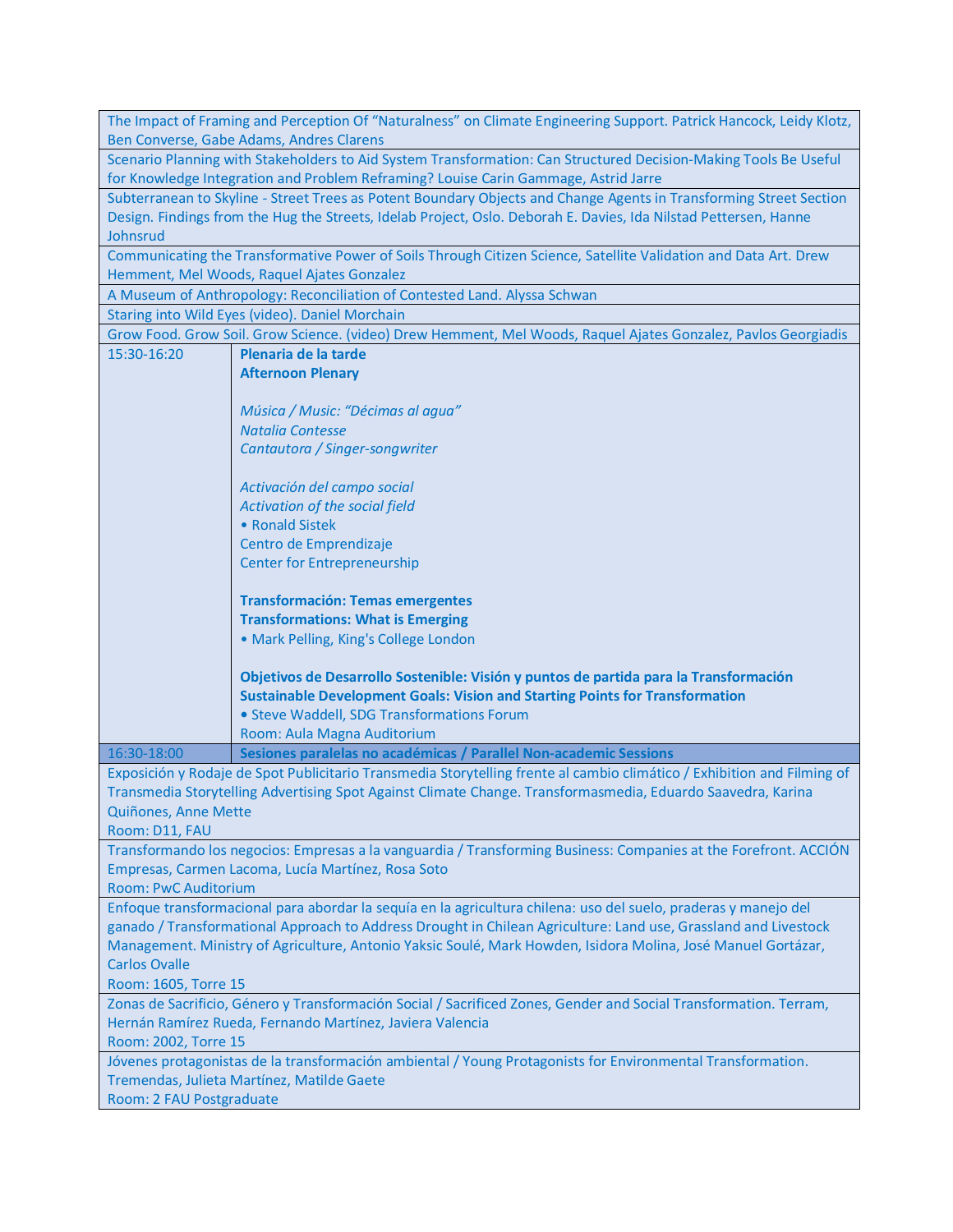Transición Energética y descarbonización eléctrica en Chile / Energy Transition and Electrical Decarbonization in Chile. Fundación Chile Sustentable, Claudia Fuentes, Pamela Poo

Room: 1 FAU Postgraduate

Chile, país minero: la necesidad de avanzar hacia industrias no extractivas / Chile, Mining Country: The Need to Move towards Non-extractive Industries. Fundación Chile Sustentable. Sara Larraín, Pamela Poo

Room: 3 FAU Postgraduate

Barrio a barrio transformando la ciudad / Neighbourhood to Neighbourhood Transforming the City. Quiero mi barrio. Heidi Kremmer

Room: 4, FAU Postgraduate

Escuela Casa Azul: Comunidad para la participación y transformación de Niños y Niñas / Casa Azul School: Community for the Participation and Transformation of Children. Escuela Casa Azul, Samuel Vásquez, Natalia Contreras, Eugenia Mellado, Carlos Mellado, Tábata Suzarte, Natalie Parra

Room: FAU Auditorium

Fortalecimiento local de comunidades ante múltiples escenarios de riesgos, ocasionados por el cambio climático / Local Strengthening of Communities, in the Multiple Risk Scenarios Caused by Climate Change. Municipalidad de Pudahuel, María Elena Opazo Cortés y Mauricio Monroy Muñoz

Room: FAU Las Pircas

Red de Inclusividad Urbana. La Ciudad Para Todes / Urban Inclusivity Network. The city for Everybody. Rebeca Silva Roquefort

Room: H-301 FEN

La migración internacional también es rural: ¿cómo pensar el desarrollo local inclusivo? / International Migration Is Also Rural: How to Think Inclusive Local Development? Fundación Superación de la Pobreza, Francisca Castro Tohá y Antonia Garcés Sotomayor

Room: FAU Central Hall

Niñez transformadora de la relación con el medio ambiente/ Transformation and Childhood in Relation with the Environment. Dirección de Educación Municipal de Los Ángeles, Marcela Pérez Lienqueo

Room: Aula Magna Auditorium

Transformando los Océanos: Rol de los vertebrados marinos en el cambio climático / Transforming the Oceans: The Role of Marine Vertebrates in Climate Change. Centro Ballena Azul y División de Investigación Pesquera del Instituto de Fomento Pesquero de Chile (IFOP). Rodrigo Hucke-Gaete, Mauricio Gálvez, Francisco Morey Room: Amanda Labarca, CIAE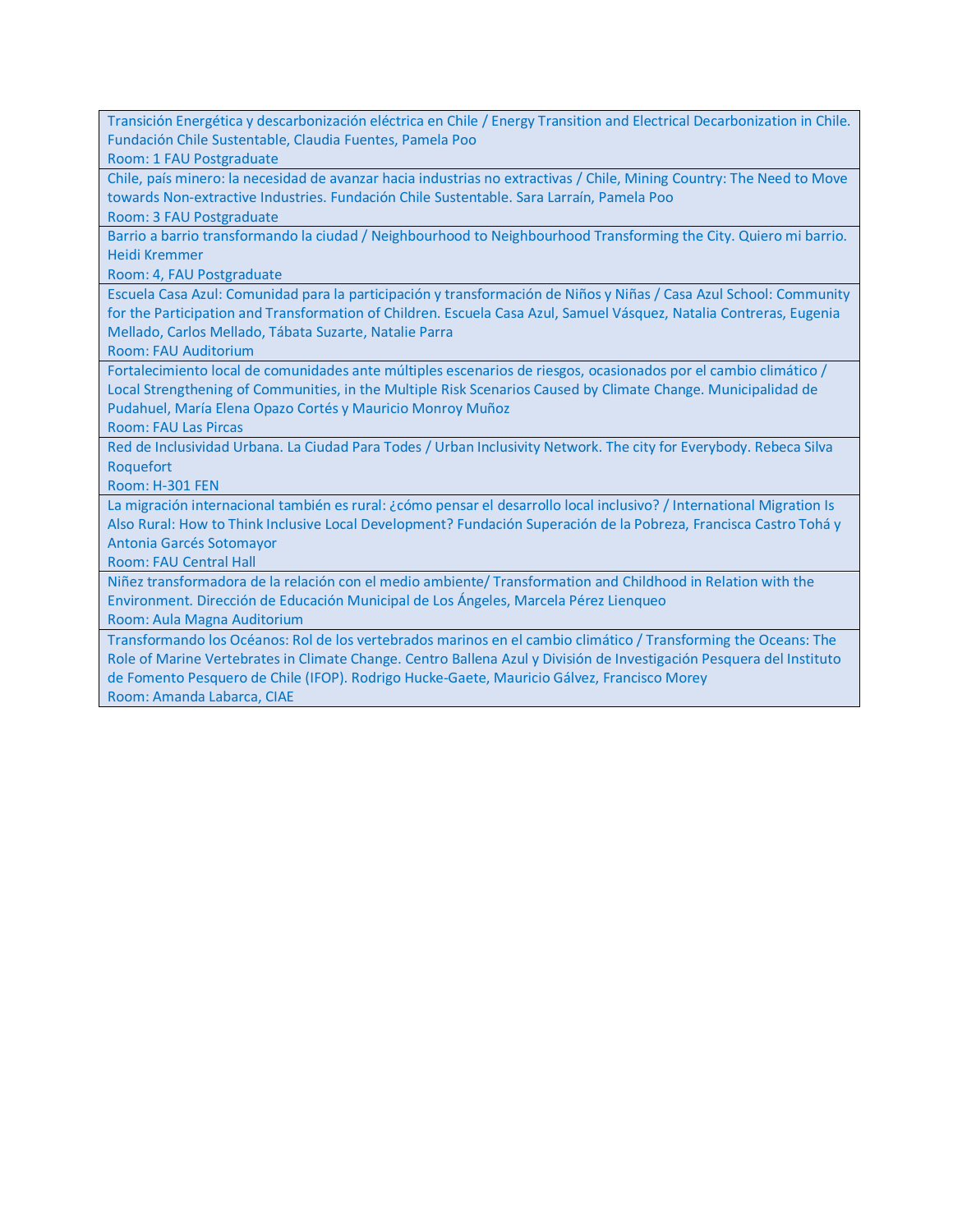### JUEVES 17 OCTUBRE: SEGUNDO DÍA

## THURSDAY 17TH OCTOBER: DAY TWO

#### **Escalas, actors y procesos Transformativos**

#### **Scales of Transformation, Actors, Processes**

| 7:30-8:30   | <b>Registro / Registration</b>                                                              |
|-------------|---------------------------------------------------------------------------------------------|
| 8:30-9:50   | Plenaria de la mañana                                                                       |
|             | <b>Morning Plenary</b>                                                                      |
|             |                                                                                             |
|             | Navegando mi Transformación personal                                                        |
|             | <b>Navigating through My Personal Transformation</b>                                        |
|             | · Martín Torres, Universidad de Chile                                                       |
|             | Arte basado en la Transformación                                                            |
|             | <b>Arts Based Transformations</b>                                                           |
|             | . Diego Galafassi, Johns Hopkins University and LUCSUS                                      |
|             | Movimientos sociales de emancipación                                                        |
|             | <b>Emancipatory Social Movements</b>                                                        |
|             | • Mariana Walter, Autonomous University of Barcelona                                        |
|             |                                                                                             |
|             | Música y baile / Music and dance: "Soy pan, soy paz, soy más" y / and "Cambia, todo cambia" |
|             | Catalina Naveas y / and Paula Ricardi                                                       |
|             | <b>Estudiantes / Students</b>                                                               |
|             | Room: Aula Magna Auditorium                                                                 |
| 9:50-10:30  | Café / Coffee                                                                               |
| 9:50-10:30  | Clínica de investigación "La dimensión política en la divulgación científica"               |
|             | Research Clinic "The political dimension in scientific dissemination"                       |
|             | • El Mostrador diario digital                                                               |
|             | • El Mostrador digitial newspaper                                                           |
|             | Clínica de Investigación "Cómo escribir resúmenes efectivos"                                |
|             | <b>Research Clinic "How to write effective abstracts"</b>                                   |
|             | • Investigador Senior                                                                       |
|             | • Senior Researcher                                                                         |
| 10:30-12:00 | Sesiones paralelas de presentaciones orales III / Parallel Oral Presentation Sessions III   |
|             | <b>Fundamentals in Theory and Methods</b>                                                   |
|             |                                                                                             |

1. How to Design a Meaningful Longitudinal Study About Values in Transformational Sustainability Science? Andra-Ioana Horcea-Milcu

2. Classical Versus Quantum Conceptualization of Transformational Change Process in Farm Decision Making. The Importance of Framing in Transformations. Cyrille Gerard Rigolot

3. Transformative Innovation in Peri-Urban Asia. Jonathan Dolley, Fiona Marshall

4. Latin American "Extension" as Transformative Science for Sustainability. Luciano Villalba

5. The Role of Access to Resources for Understanding Social-Ecological Transformation and Resilience. Rafael

Calderón-Contreras

Room: Aula Magna Auditorium

Chair: Dan McCarthy, University of Waterloo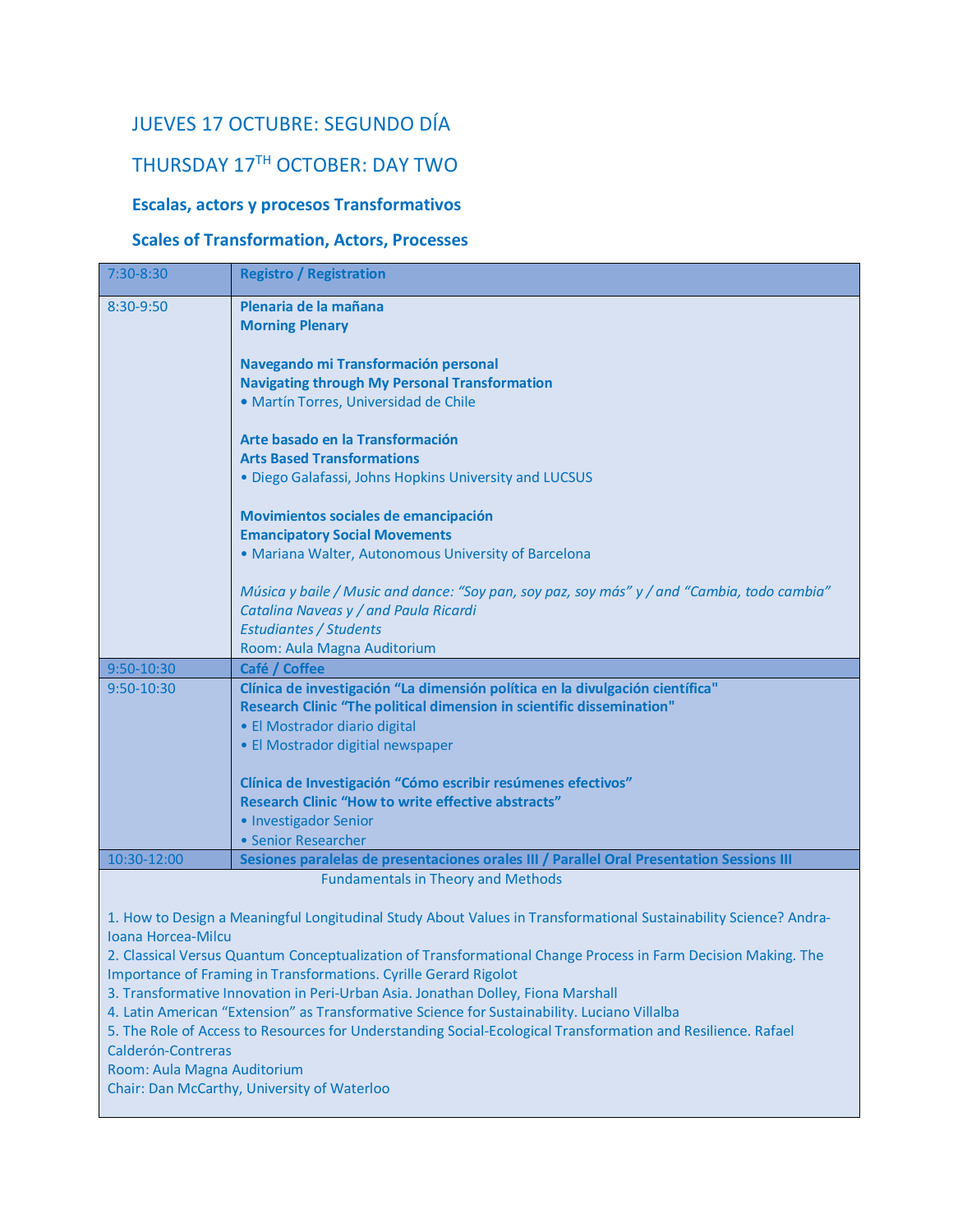Co-Producing Urban Transformative Visions for Resilience to Extreme Events: Part 2

1. Assessing the Resilience, Sustainability, and Equity of Future Urban Visions. Marta Berbes-Blazquez, Elizabeth Cook, Nancy Grimm, David Iwaniec, Tischa Muñoz-Erickson, Darin Wahl

2. A Multi-modal Approach to Framing Urban Resilience: A Valdivian Case Study. Lelani Mannetti, Elizabeth Cook, David Iwaniec, Tischa Muñoz-Erickson, Robert Hobbins

3. Knowledge System Innovation for Resilient Coastal Cities. Robert Hobbins, Tischa Muñoz-Erickson, Sara Meerow, Clark Miller

4. Human Scale Transformation Case Studies, Activa Valdivia Cvs, Valdivia Wetland City, Chile. Cristóbal Lamarca Room: PwC Auditorium

Chair: Petra Tschakert, University of Western Australia

Negotiating Epistemological Frameworks and Normative Commitments across a Transformative Knowledge Network 2

1. Introduction. Laura Pereira

2. Co-Producing Research and Action for Transformations to Sustainability in Argentina: Can Empowering Logics Also Be Instrumental? Patrick Van Zwanenberg, Anabel Marin, Almendra Cremaschi

3. Exploring Collective Agency for Sustainability Transformations: A Transdisciplinary Process in the Xochimilco Social-Ecological System T-Lab. Lakshmi Charli-Joseph, Hallie Eakin, J. Mario Siqueiros-García, Beatriz Ruizpalacios, David Manuel-Navarrete, Rebecca Shelton

4. Social Impact of Environmental Policies and Economic Green Transitions in China - A Case Study of Hebei. Lichao Yang

Room: 2002, Torre 15

Chair: Adrian Ely, University of Sussex

Transformative Disaster Recovery

1. La Gloria de tu vida volverá: Transdisciplina y transformación comunitaria postdesastres. Sonia Pérez, Paulina Aldunce, Enrica Conte, Fernanda Flores, Claudia Fuentes, Valentina Stark, Karina Quiñones, Eduardo Saavedra 2. Transformations for Rural Resilience I: Community, Networks and Social Capital in a Post-Disaster Context. Nicholas Craddock-Henry, Joanna Fountain, Franca Buelow

3. Challenges for Transformational Adaptation in a Scenario of Increasing Fire Risk in Valparaiso, Chile. Rodolfo Sapiains Arrue

4. The Interdependent and Cascading Impacts of Disaster. Deborah Anne O'Connell, Russell Wise, Rachel Williams, Nicky Grigg, Seona Meharg, Michael Dunlop, Veronica Doerr, Jacqui Meyers

5. Transformation as Praxis: Responding to Climate Change Uncertainties in Marginal Environments in South Asia. Shilpi Srivastava, Hans Nicolai Adam, Ranit Chatterjee, Rohan D'Souza, Synne Movik, Lars Otto Naess, Karen O'Brien, Nobuhito Ohnte, Devanathan Parthasarathy

Room: 1605, Torre 15

Chair: Mark Pelling, King's College London

Learning Centers for Transformations: Convening a Global Network Part 1

1. Creating Certificate Programs for Regenerative Entrepreneurship. Eduard Muller

2. A Transformations Pluriversity: A Networked Approach to Research-Learning-Action Whose Time Is Here. Steve **Waddell** 

3. Putting Art into Action Research for Transformation. Hilary Bradbury

4. Peer Coaching to Support Moving from Remedial Interventions to Transformative Developmental Ones. Alastair **Wyllie** 

Room: Amanda Labarca, CIAE

Chair: Steve Waddell, SDG Transformations Forum and Networking Action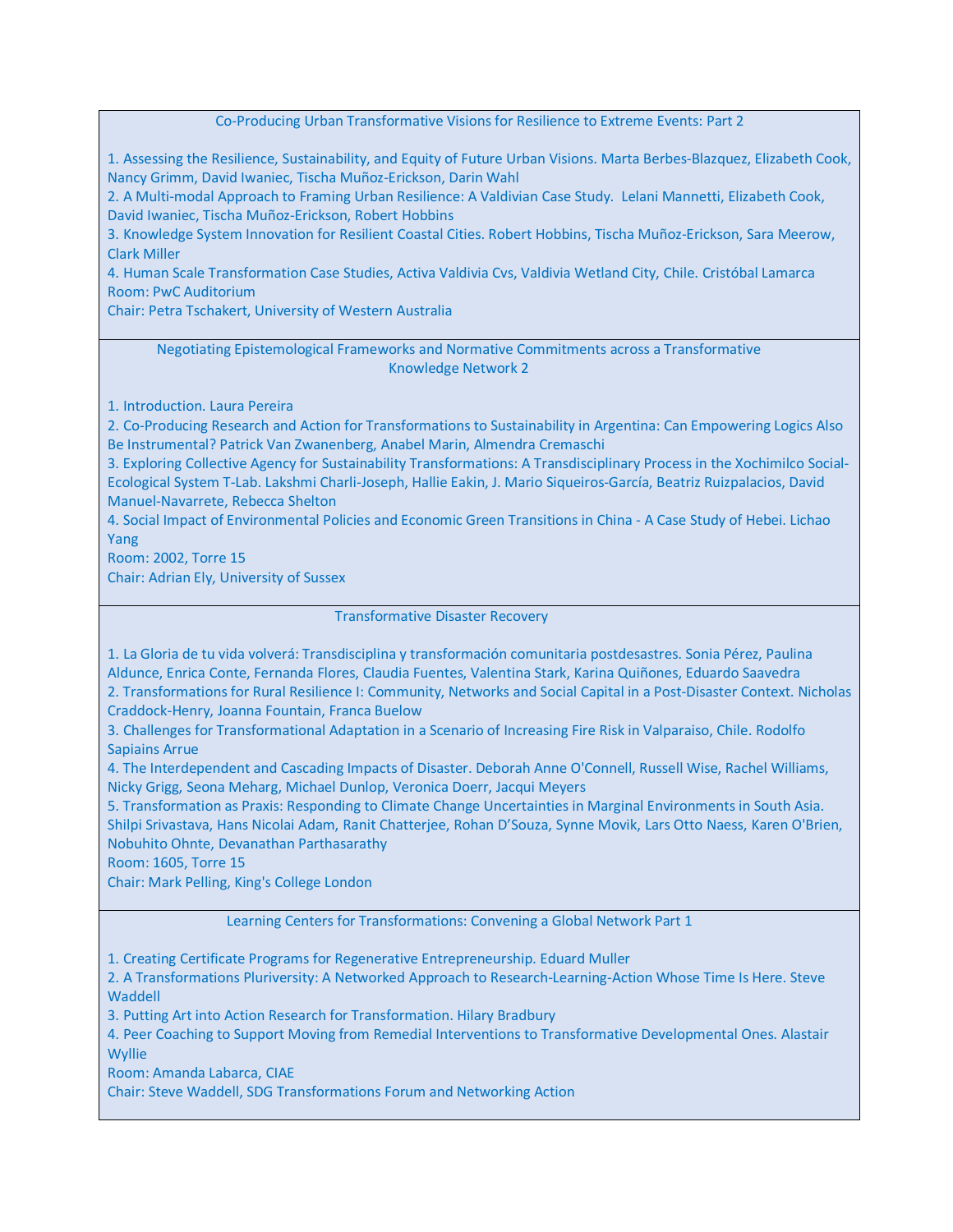| 12:00-13:00                     | Almuerzo / Lunch                                                                                                                                                              |  |
|---------------------------------|-------------------------------------------------------------------------------------------------------------------------------------------------------------------------------|--|
| 13:00-14:20                     | Plenaria de la Tarde                                                                                                                                                          |  |
|                                 | <b>Afternoon Plenary</b>                                                                                                                                                      |  |
|                                 |                                                                                                                                                                               |  |
|                                 | Música/Music: "Entiéndelo"                                                                                                                                                    |  |
|                                 | Los Liricistas                                                                                                                                                                |  |
|                                 | Grupo Hip Hop / Hip Hop Band                                                                                                                                                  |  |
|                                 | Desastres socio-naturales en un clima cambiante                                                                                                                               |  |
|                                 | <b>Socio-natural Disasters in a Changing Climate</b>                                                                                                                          |  |
|                                 | · Úrsula Oswald, Universidad Nacional Autónoma de México                                                                                                                      |  |
|                                 |                                                                                                                                                                               |  |
|                                 | Urbanización como transformación en un clima cambiante                                                                                                                        |  |
|                                 | <b>Urbanization as Transformation in a Changing Climate</b>                                                                                                                   |  |
|                                 | · Patricia Romero-Lankao, National Renewable Energy Laboratory                                                                                                                |  |
|                                 |                                                                                                                                                                               |  |
|                                 | COP en Chile: Transformación, conocimiento científico y urgencia del cambio climático<br>COP in Chile: Transformation, Scientific Knowledge and the Urgency of Climate Change |  |
|                                 | · Julio Cordano, Jefe del Departamento de Cambio Climático y Desarrollo Sostenible del                                                                                        |  |
|                                 | Ministerio de Relaciones Exteriores                                                                                                                                           |  |
|                                 | Head of the Department of Climate Change and Sustainable Development of the Ministry of                                                                                       |  |
|                                 | <b>Foreign Affairs</b>                                                                                                                                                        |  |
|                                 | • Carolina Urmeneta                                                                                                                                                           |  |
|                                 | Jefe Oficina Cambio Climático del Ministerio del Medio Ambiente                                                                                                               |  |
|                                 | Head of the Climate Change Office of the Ministry of Environment                                                                                                              |  |
|                                 | • Joanna Post                                                                                                                                                                 |  |
|                                 | Oficial de programas de investigación y observación sistemática, Secretaría de la Convención                                                                                  |  |
|                                 | Marco de las Naciones Unidas sobre el Cambio Climático (CMNUCC)                                                                                                               |  |
|                                 | Programme Officer for Research and Systematic Observation, Secretariat of the United Nations<br>Framework Convention of Climate Change (UNFCCC)                               |  |
|                                 | · Sebastián Vicuña                                                                                                                                                            |  |
|                                 | Asesor presidencial COP25; Director del Centro de Cambio Global                                                                                                               |  |
|                                 | COP25 Presidential Advisor; Director of the Global Change Center                                                                                                              |  |
|                                 |                                                                                                                                                                               |  |
|                                 | Facilitadora/Chair                                                                                                                                                            |  |
|                                 | Andrea Rudnick, Centro de Ciencia del Clima y la Resiliencia, CR2                                                                                                             |  |
|                                 | Center for Climate and Resilience Research, CR2                                                                                                                               |  |
|                                 | Room: Aula Magna Auditorium                                                                                                                                                   |  |
| 14:20-14:50                     | Café / Coffee                                                                                                                                                                 |  |
| 14:50-16:20                     | Sesiones paralelas de T-Practicas I / Parallel T-Practice Sessions I                                                                                                          |  |
|                                 |                                                                                                                                                                               |  |
|                                 | Resilience, Adaptation Pathways and Transformation Approach (Rapta). Yiheyis Taddele Maru, Deborah O'Connell,                                                                 |  |
|                                 | Nicky Grigg, Veronica Doerr                                                                                                                                                   |  |
| Room: 1 and 3, FAU Postgraduate |                                                                                                                                                                               |  |
|                                 | Investigation into Patterns of Stakeholder Influence. Gail Francis                                                                                                            |  |
| Room: Amanda Labarca, CIAE      |                                                                                                                                                                               |  |
|                                 |                                                                                                                                                                               |  |
|                                 | Experiencia de Transformación: De oruga a mariposa. Natalia Denisse Bolívar Corvalán, Sofía Jorquera, María de los                                                            |  |
|                                 | Angeles Amenábar Cristi, Rayén Mentler Muñoz, Jorge Santander, Juan Pablo Silva                                                                                               |  |
| Room: 2 and 4, FAU Postgraduate |                                                                                                                                                                               |  |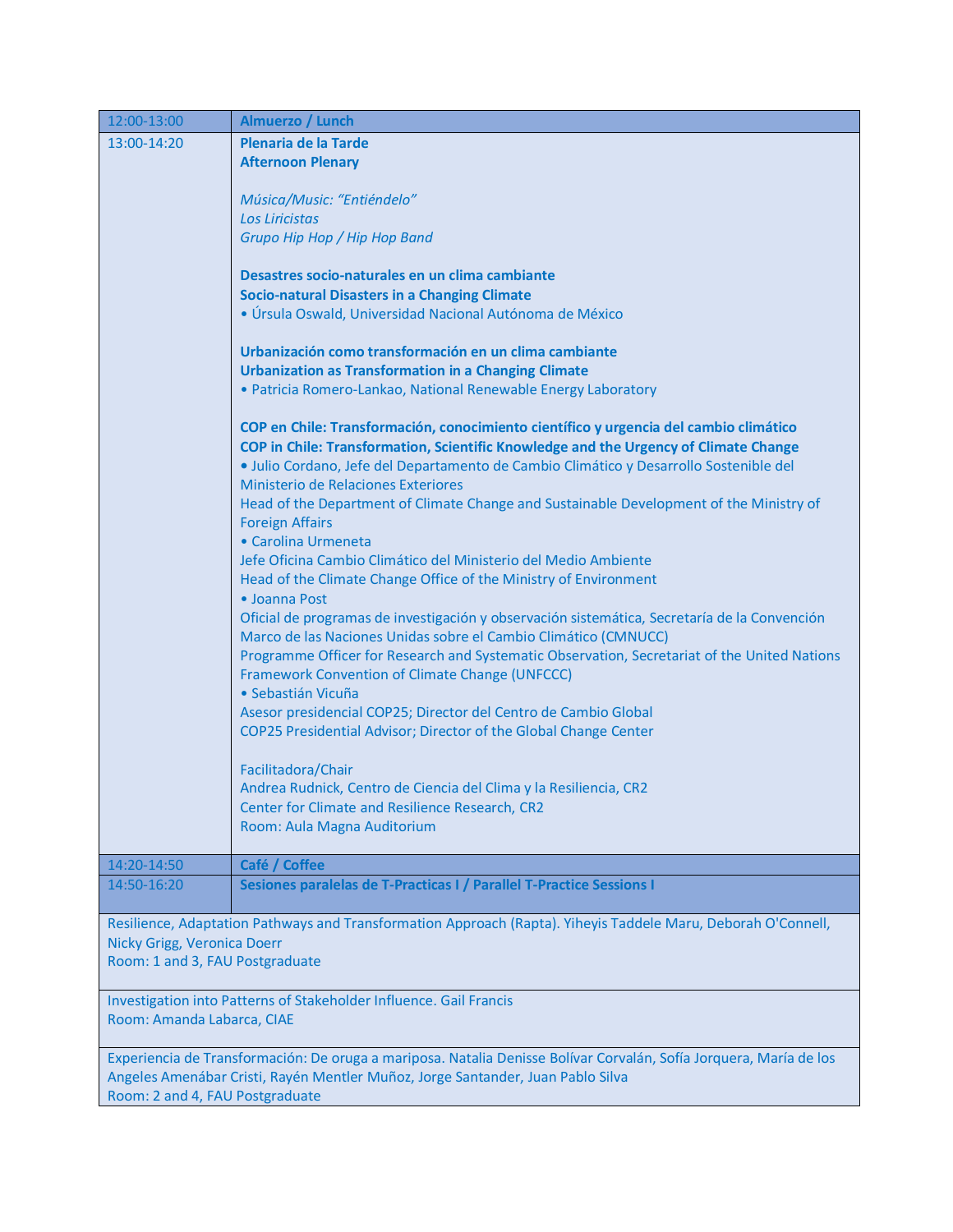| Blue Marble Evaluation: Building a Blue Marble Baseline. Glenn Page, Michael Quinn Patton<br>Room: 1605, Torre 15                                                                                                                                                                                                                                                                                                                                                                                                                                                                                                                                                                                                                                                                                                                                                                                                                                                                                                                                    |  |
|------------------------------------------------------------------------------------------------------------------------------------------------------------------------------------------------------------------------------------------------------------------------------------------------------------------------------------------------------------------------------------------------------------------------------------------------------------------------------------------------------------------------------------------------------------------------------------------------------------------------------------------------------------------------------------------------------------------------------------------------------------------------------------------------------------------------------------------------------------------------------------------------------------------------------------------------------------------------------------------------------------------------------------------------------|--|
| Developing Theories of Change for Supporting Sustainability Transformations: A Serious Game. Theresa Tribaldos<br>Room: 2002, Torre 15                                                                                                                                                                                                                                                                                                                                                                                                                                                                                                                                                                                                                                                                                                                                                                                                                                                                                                               |  |
| 14:50-16:20<br>Sesiones paralelas de presentaciones orales IV / Parallel Oral Presentation Sessions IV                                                                                                                                                                                                                                                                                                                                                                                                                                                                                                                                                                                                                                                                                                                                                                                                                                                                                                                                               |  |
| Variations of Societal Transformations Across the World                                                                                                                                                                                                                                                                                                                                                                                                                                                                                                                                                                                                                                                                                                                                                                                                                                                                                                                                                                                              |  |
| 1. How Do We Change the World? Making Sense of Sustainability Transformations Across Societies. Björn-Ola Linnér,<br><b>Victoria Wibeck</b>                                                                                                                                                                                                                                                                                                                                                                                                                                                                                                                                                                                                                                                                                                                                                                                                                                                                                                          |  |
| 2. Stories of Transformation: A Cross-Country Focus Group Study on Sustainable Development and Societal Change.<br>Victoria Wibeck, Björn-Ola Linnér                                                                                                                                                                                                                                                                                                                                                                                                                                                                                                                                                                                                                                                                                                                                                                                                                                                                                                 |  |
| 3. Fostering Systems Transformation Through Cross-Cultural Education and Research. Daniel McCarthy, Carlos<br>Ormond                                                                                                                                                                                                                                                                                                                                                                                                                                                                                                                                                                                                                                                                                                                                                                                                                                                                                                                                 |  |
| 4. Contesting Knowledges: How Indigenous Knowledges Mobilized Social Movements Against Mega Energy Projects<br>in Highland Philippines. Laurence Delina                                                                                                                                                                                                                                                                                                                                                                                                                                                                                                                                                                                                                                                                                                                                                                                                                                                                                              |  |
| 5. Empowering Transdisciplinary Action Research: Incorporating Local and Traditional Knowledge Systems Through<br>Social Unlearning and the Collaboratories Model. Lily House-Peters, Gabriela Alonso Yanez, Martin Garcia Cartagena                                                                                                                                                                                                                                                                                                                                                                                                                                                                                                                                                                                                                                                                                                                                                                                                                 |  |
| Room: Aula Magna Auditorium<br>Chair: Pravin K. Kushwaha, Jawaharlal Nehru University                                                                                                                                                                                                                                                                                                                                                                                                                                                                                                                                                                                                                                                                                                                                                                                                                                                                                                                                                                |  |
| The Role of Technology                                                                                                                                                                                                                                                                                                                                                                                                                                                                                                                                                                                                                                                                                                                                                                                                                                                                                                                                                                                                                               |  |
| 1. Evolution of Air Quality in Santiago: The Role of Mobility and Lessons from the Science-Policy Interface. Cecilia<br>Ibarra Mendoza, Laura Gallardo<br>2. Emerging Technology Adoption Across Settlements and Populations - A Typology. Patricia Romero-Lankao, Stanley<br>Young, Douglas Nychka, Clement Rames, Andrew Duvall, Alana Wilson, Daniel Zimny-Schmitt, Carolina Neri<br>3. Policy Frameworks on Climate Change Mitigation and Adaptation: Consideration of Local Indigenous Knowledge,<br>Practices and Technologies of Agrarian Communities in Cameroon. Eric Ngang<br>4. Using an Agro-Metabolism Framework to Analyze Material and Energy Flows in Small Agriculture Symbiotic<br>Systems (Sass). A Scenario-Based Approach in a Small Coffee Farm in Colombia. Natalia Uribe Calvo, José Alfaro<br>5. Expectations Versus Experiences with User Engagement in Smart Grid Development. Barbara van Mierlo<br><b>Room: PwC Auditorium</b><br>Chair: Karen O'Brien, Department of Sociology and Human Geography, University of Oslo |  |
| Transformative Approaches to Climate and other Geophysical Risks                                                                                                                                                                                                                                                                                                                                                                                                                                                                                                                                                                                                                                                                                                                                                                                                                                                                                                                                                                                     |  |
| 1. The Transformative Influence of the UNHCR and the Nansen Initiative's Protection Agenda on Cross-Border<br>Disaster Displacement. Ademola Okeowo<br>2. Identifying the Risk and Policy Space for Loss and Damage: A Role for Transformational Risk Management.<br>Reinhard Mechler, Thomas Schinko<br>3. Catastrophe and State Building: Lessons from Chile's Seismic History. Magdalena Gil<br>4. Extreme Wave Warning System and a Proposal for an Intensity Scale. Mauricio Molina, Cristian Parra, Sebastian<br>Correa, Daphne Vargas, Daniela Villalobos, Francisco Pinto, Daniela Manosalva, Carlos Tapia, Catalina Aguirre<br>5. Territorial Planning in High Risk Zones of Disasters, Transformative Solutions and their Consequences in Human<br>Habitability. Rose Marie Garay Moena, Paulina Aldunce, Miguel Castillo, Ricardo Tapia, Ricardo Herrera, Daniela<br>Ejsmentewicz, Sergio Sepulveda, Gabriel Vargas<br><b>Room: FAU Auditorium</b><br>Chair: Stefan Gelcich, Pontificia Universidad Católica                              |  |
| Sesiones paralelas de T-Practicas II / Parallel T-Practice Sessions II<br>16:30-18:00                                                                                                                                                                                                                                                                                                                                                                                                                                                                                                                                                                                                                                                                                                                                                                                                                                                                                                                                                                |  |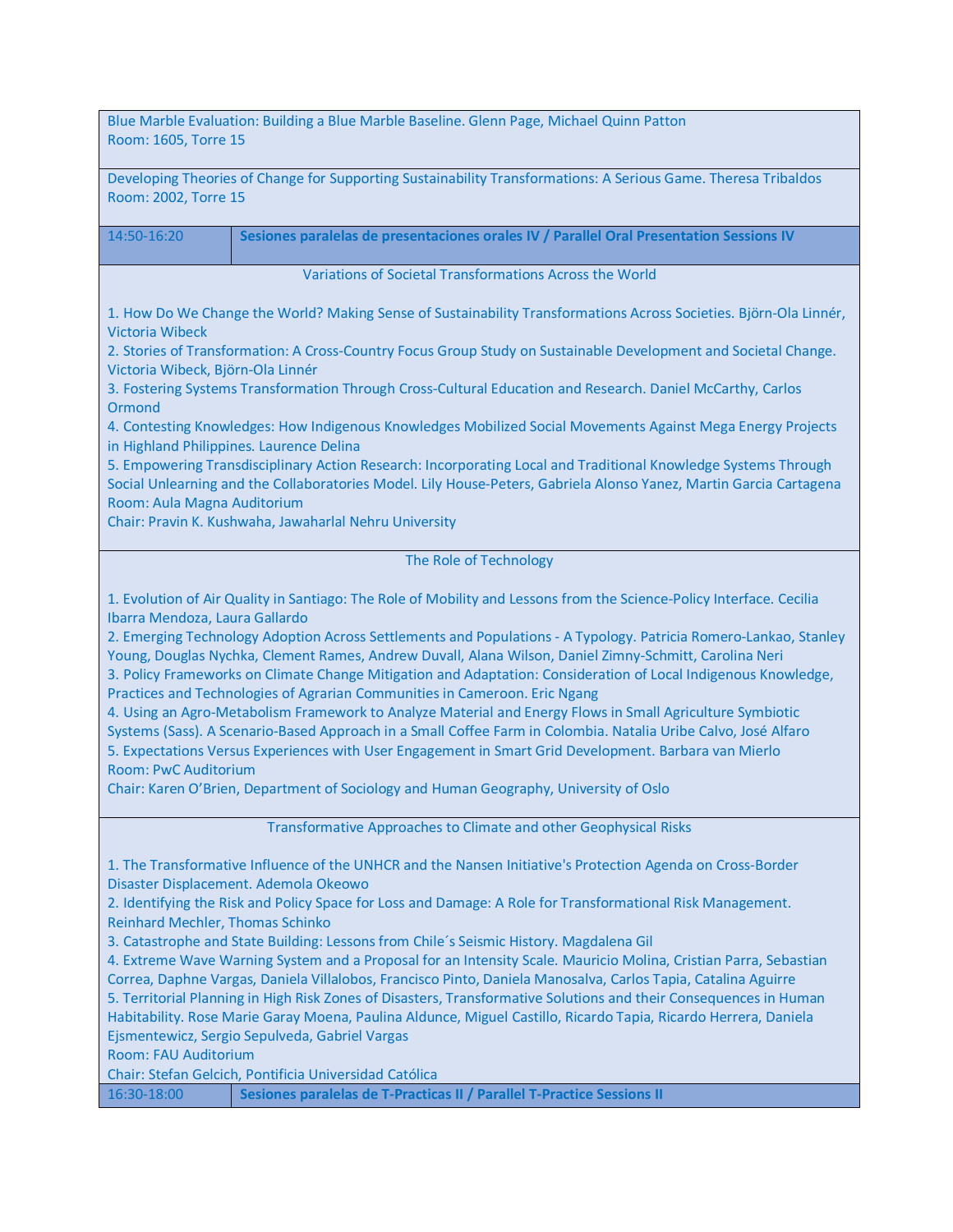| Finding Transformative Narratives, Exploring Our Common Ground. Chris Riedy, Sandra Waddock                        |  |
|--------------------------------------------------------------------------------------------------------------------|--|
| Room: Central Hall FAU                                                                                             |  |
| Exploring Environmental and Transformative Themes in Traditional Stories: Performance and Discussions for Making   |  |
| Sense and Moving Forward. Megan Jean Lindow                                                                        |  |
| Room: 2002, Torre 15                                                                                               |  |
| Applying Technologies of the Self in Transformation Labs to Mobilize Agency. David Manuel-Navarrete, Lakshmi       |  |
| Charli-Joseph, Hallie Eakin, Mario Siqueiros-García, Adrian Ely                                                    |  |
| Room: Amanda Labarca, CIAE                                                                                         |  |
| The Living Spiral Framework: Understanding, Generating and Evaluating Journeys of Transformations. Thomas          |  |
| Macintyre, Martha Chaves                                                                                           |  |
| Room: 1605, Torre 15                                                                                               |  |
| Transformative Learning Networks: Insights and Practices from Leading Netweavers. Bruce Goldstein, Lynn Decker,    |  |
| Gail Francis, Curtis Ogden, Stuart Cowan, Michelle Medley-Daniel, Sarah Ann Shanahan                               |  |
| Room: 2 and 4, FAU Postgraduate                                                                                    |  |
| Building Bridges: Finding the Essential Elements of a Professional Society Supporting Sustainability Knowledge and |  |
| Innovation Communities. Veera Mitzner, Judit Ungvari, Josh Tewksbury, Makyba Charles-Ayinde, Susanna Mae Ehlers    |  |
| Room: 1 and 3, FAU Postgraduate                                                                                    |  |
| Cena de gala / Gala Dinner<br><b>Evening</b>                                                                       |  |
|                                                                                                                    |  |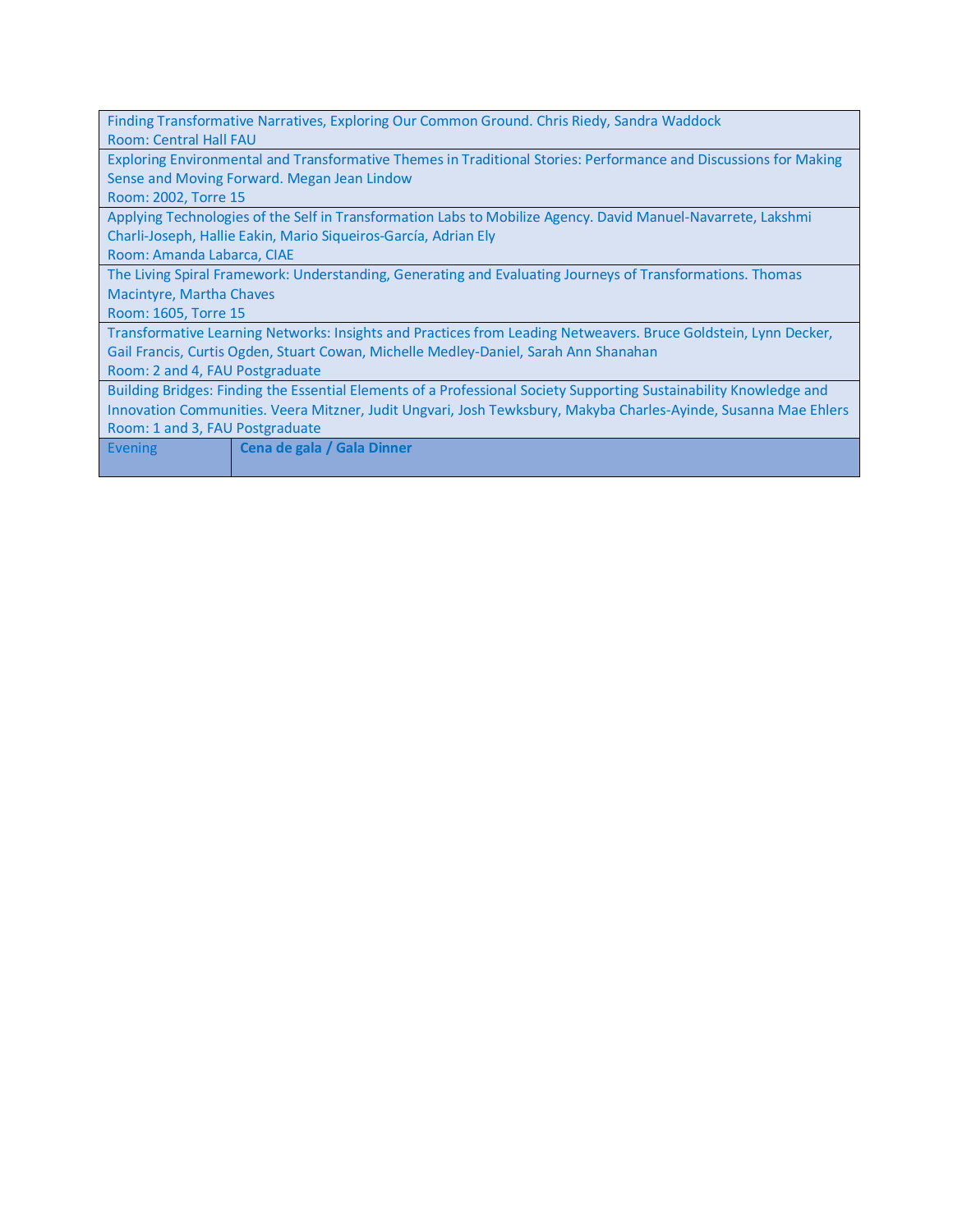# VIERNES 18 OCTUBRE: TERCER DÍA

# FRIDAY 18TH OCTOBER: DAY THREE

### **Partida y final, novedades y comienzos emergentes**

#### **Leavings & Endings, Novelties & Emerging Beginnings**

| 7:30-8:30                                                                                                                                                                                                                                                                                                                                                                                                                                                                                                                                                                                        | <b>Registro / Registration</b>                                                        |
|--------------------------------------------------------------------------------------------------------------------------------------------------------------------------------------------------------------------------------------------------------------------------------------------------------------------------------------------------------------------------------------------------------------------------------------------------------------------------------------------------------------------------------------------------------------------------------------------------|---------------------------------------------------------------------------------------|
| 8:30-9:45                                                                                                                                                                                                                                                                                                                                                                                                                                                                                                                                                                                        | Sesiones paralelas de presentaciones orales V / Parallel Oral Presentation Sessions V |
|                                                                                                                                                                                                                                                                                                                                                                                                                                                                                                                                                                                                  | <b>Exploring Transformative Narratives</b>                                            |
| 1. How Do Narratives Transform? A Systematic Review. Chris Riedy, Hollie Cheung<br>2. The Importance of Memes in Narratives and System Transformations. Sandra Waddock<br>3. Narratives of Transformation Processes: A Cross-Country Perspective. Victoria Wibeck, Björn-Ola Linnér<br>4. Exploring the Transformative Narrative of Auroville. Aditi Rosegger<br>5. Exploring Meta-Narratives that Overcome the Deep Barriers to Effective Transformative Change. Steve Gomes<br><b>Room: FAU Auditorium</b><br>Chair: Nancy Yañez Fuenzalida, Universidad de Chile                              |                                                                                       |
|                                                                                                                                                                                                                                                                                                                                                                                                                                                                                                                                                                                                  | Learning Centers for Transformations: Convening a Global Network Part 2               |
| 1. Creating Certificate Programs for Regenerative Entrepreneurship. Eduard Muller<br>2. A Transformations Pluriversity: A Networked Approach to Research-Learning-Action Whose Time Is Here. Steve<br>Waddell<br>3. Putting Art into Action Research for Transformation. Hilary Bradbury<br>4. Peer Coaching to Support Moving from Remedial Interventions to Transformative Developmental Ones. Alastair<br>Wyllie<br><b>Room: PwC Auditorium</b><br>Chair: Steve Waddell, SDG Transformations Forum and Networking Action                                                                      |                                                                                       |
|                                                                                                                                                                                                                                                                                                                                                                                                                                                                                                                                                                                                  | Actors and Actions in Climate Change Response                                         |
| 1. The First Geothermal Greenhouse in the Chilean Patagonia and the Role of National Gendarmerie in Transforming<br>Energy Consumption. Cecilia Ibarra Mendoza, Sofia Vargas, Sebastián Ibarra, Juan Saenz<br>2. Taking Position: The Climate Change Act Observatory as an Actor in the Discussion of the Chilean Climate Change<br>Act. Guadalupe Jimenez Blasco<br>3. Climate Action Literacies: Schools Becoming Agents of Societal Transformation. Alfredo Jornet, Karen O'Brien,<br>Linda Sygna, Erik Knain<br>Room: Aula Magna Auditorium<br>Chair: Hallie Eakin, Arizona State University |                                                                                       |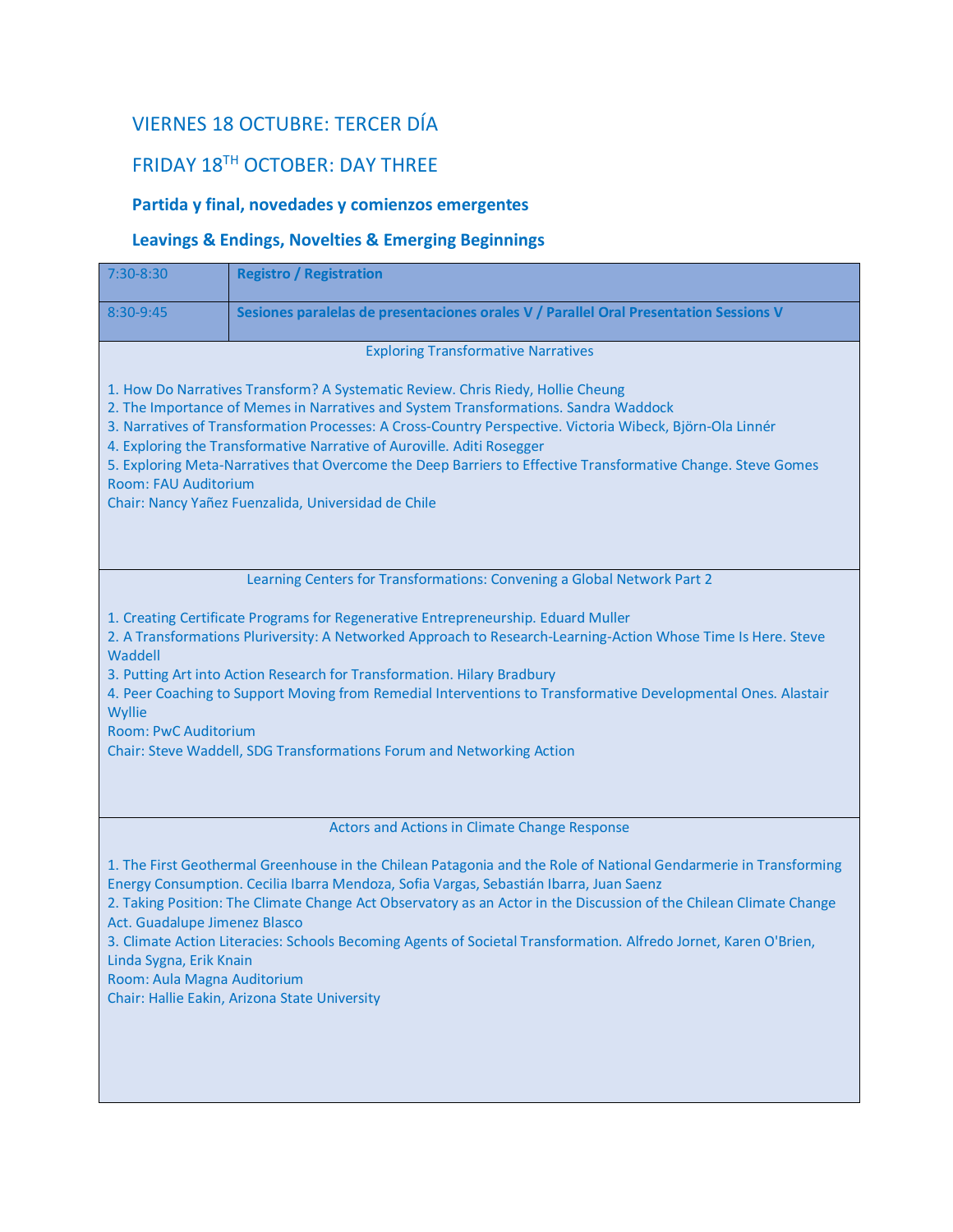Social, Political & Cultural Complexities

1. An Interdisciplinary, Integrative Future Outlook on Meat Alternatives: Desirability and Plausible Socio-

Technological Pathways of Change. Barbara van Mierlo, Cor van der Weele, Peter Feindt, Atze-Jan van der Goot, Martinus van Boekel

2. Identifying Actors, Activities and Networks for Transformation in a Post-Disaster Context. Nicholas Cradock-Henry, Franca Buelow, Joanna Fountain

3. Participatory Complexity-Aware Approaches that Support Transformative Pathways for those Left Behind. Marina Apgar, Eric Kasper, Pedro Prieto Martin

4. On Matryoshkas and Meaning-Making: Understanding the Plasticity of Climate Change and Contemplating What this Might Mean for Transformation. Gail Hochachka

5. Homeward Bound: Leadership, Science, Strategy and Gender in Antarctica. Deborah O'Connell, Mary-Anne Lea, Justine Shaw

Room: FAU Central Hall

Chair: Bruce Goldstein, University of Colorado Boulder

Resilience, Capacity and Transformation

1. Resilience Thinking as an Approach to Enhance Transformation Capacity in Coastal Governance: A Tasmanian Case Study, and the Future Applications in New Zealand's Coastal Vulnerability Assessment. Javad Jozaei, Michael Mitchel, Sarah Clement, Paula Blackett, Rob Bell, Scott Stephens

2. Societal Transformation as the Key to Climate-Resilient Development Pathways. Petra Tschakert, Chukwumerije Okereke, Diana Liverman, Neville Ellis, Karen P. Henrique

3. What Helps or Hinders Urban Transformations? Urban Transformative Capacity as a Transdisciplinary Heuristic and Disruptive Strategy. Marc Wolfram

4. Exploring Resilience Capacities with Food Innovators in The Western Cape, South Africa: A Narrative Approach. Megan Jean Lindow, Reinette Biggs, Rika Preiser

Room: 1605, Torre 15

Chair: Patricia Romero-Lankao, National Renewable Energy Laboratory, Mansueto Institute for Urban Innovation, University of Chicago

Strategies to Enhance Transformation

1. Operationalising Transformation Theory Exploring the Transformative Potential of Social-Ecological Initiatives through Qualitative Comparative Analysis Across Cases. Aaron Tuckey, Amanda Jiménez Aceituno, Zuzana Harmáková, Albert Norstrom, Garry Peterson

2. Campground, Battle Ground or Just Losing Ground? The Role of Conflict, Power and Politics. Anne M Leitch

3. Changing Diets, Transforming Food Production. Monica Wehbe, Ivan Tarasconi, Diego Tello

4. Enhancing Society´s Capacity to Act on Climate Information. Cecilia Hidalgo

5. A Networked Approach to Catalyzing Change. Robert Bryant Snyder

Room: 1 and 3, FAU Postgraduate

Chair: Cecilia Ibarra, Universidad de Chile, Centro de ciencias del clima y la resiliencia (CR)2

9:45-10:15 **Café, posters y videos / Coffee, Posters and Videos**

Impacts at the Residential Level Associated with Vulnerability in the Continuity of Drinking Water Service in the City of Santiago, Chile. Rafael Undurraga, Sebastián Vicuña

How Science and Policy Facing the Areas with Lower Population Density in a Context of Rapid Social and Environmental Changes? Francisca Valdebenito, Julio Hasbun, Fabiola Fernandez, Cecilia Guzman

Converting Communities into Agents of Transformation: The Case of the Grow Citizens' Observatory. Mel Woods, Raquel Ajates Gonzalez, Drew Hemment, Pavlos Georgiadis, Davie Philip

Exploring the Transformative Potential of Gender Approaches to Transport in Chile. Lake Sagaris, Magdalena Rivera

La importancia de la utilización de metodologías novedosas para transformar el conflicto entre la pesca artesanal y el lobo marino común. José Ignacio Palma Duque, Stefan Gelcich, Katrina Davis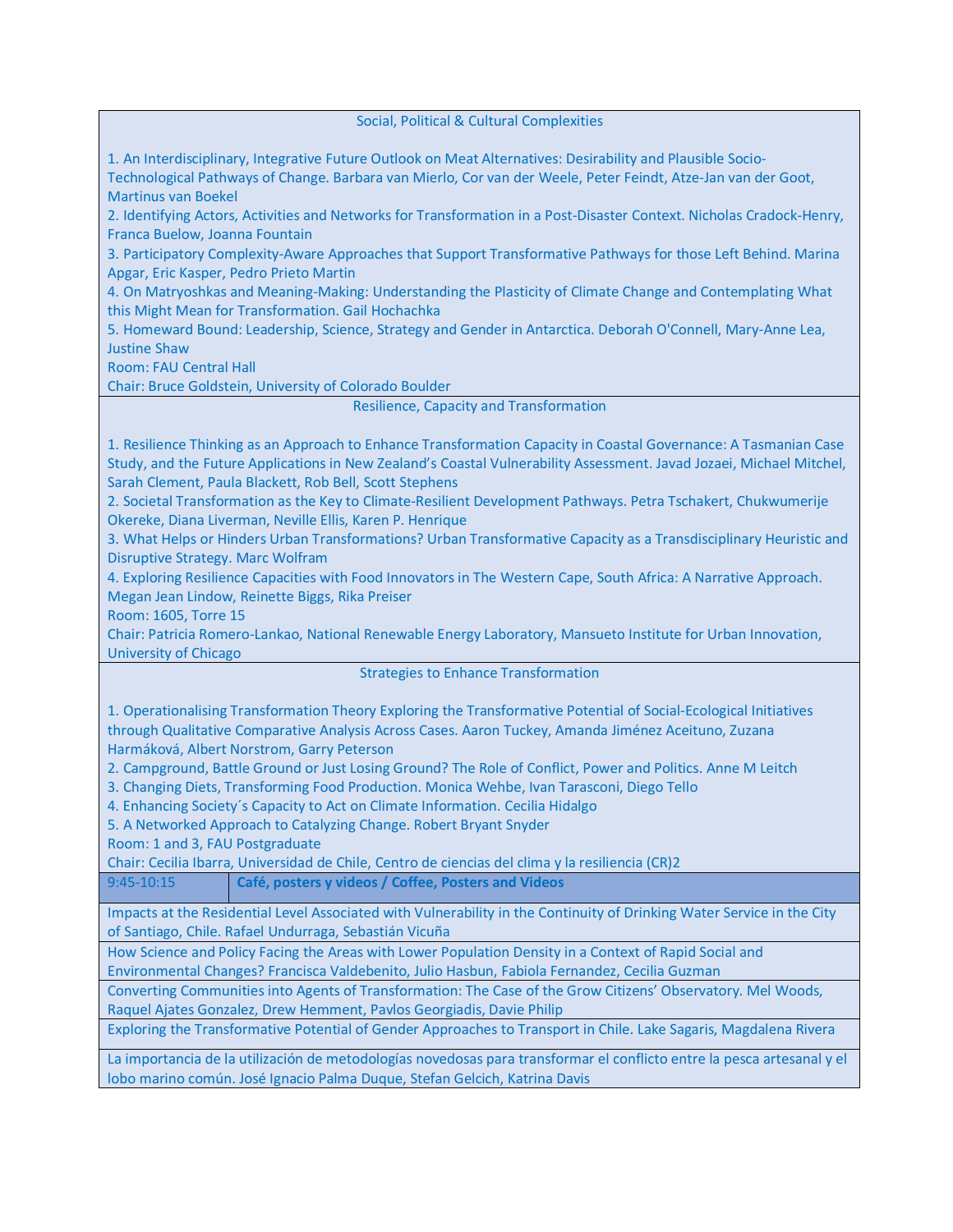|                                                                                                                                                                                                       | Co-Production of Climate Knowledge Products in the Department of Bermejo in the Gran Chaco Wetland Area of       |  |
|-------------------------------------------------------------------------------------------------------------------------------------------------------------------------------------------------------|------------------------------------------------------------------------------------------------------------------|--|
| Argentina. Federico Ariel Robledo, Nahuel Spinoso, Marisol Osman, Leandro Diaz, Valeria Hernández, Carolina Vera,<br>Florencia Fossa Riglos, María Inés Ortiz de Zarate, Alfredo Roll, Romina Ruscica |                                                                                                                  |  |
| La Plataforma Nacional De Reducción De Riesgo De Desastres Chilena, Un Caso De Transformación del actuar público                                                                                      |                                                                                                                  |  |
| para la reducción de riesgo de desastres. Daniela Ejsmentewicz Cáceres                                                                                                                                |                                                                                                                  |  |
|                                                                                                                                                                                                       | A Holistic Design Approach to Constructions to Create Closed Energy-Material Loops. A Case Study in Bogotá D.C., |  |
|                                                                                                                                                                                                       | Colombia. Natalia Uribe Calvo, Eelco Wind                                                                        |  |
| 10:15-11:45                                                                                                                                                                                           | Sesiones paralelas de T-Practicas III / Parallel T-Practice Sessions III                                         |  |
|                                                                                                                                                                                                       | Quantum Social Change: Meaning, Metaphors, and Mattering. Karen O'Brien                                          |  |
| Room: 1, FECH                                                                                                                                                                                         |                                                                                                                  |  |
|                                                                                                                                                                                                       | Mobilizing Transdisciplinary Collaborations for Sustainability Transformations: Collective Reflections on Social |  |
|                                                                                                                                                                                                       | Unlearning. Gabriela Alonso-Yanez, Lily House-Peters, Martin Garcia-Cartagena, Marcella Ohira                    |  |
| Room: 2, FECH                                                                                                                                                                                         | Change Agents: Our Work Within Transformation Systems. Bruce Goldstein, Glenn Page, Gail Francis,                |  |
| Tony Cooke, Julianna Gwiszcz                                                                                                                                                                          |                                                                                                                  |  |
| Room: FAU Central Hall                                                                                                                                                                                |                                                                                                                  |  |
|                                                                                                                                                                                                       | Visioning as a Tool for Community-Led Transformation in Urban Food Systems. Rachael Belisle-Toler,               |  |
| Jennifer Hodbod                                                                                                                                                                                       |                                                                                                                  |  |
| Room: 1605, Torre 15                                                                                                                                                                                  |                                                                                                                  |  |
|                                                                                                                                                                                                       | Artists as Agents of Transformation: Connecting Science and the Arts to Solve Complex Problems.                  |  |
| <b>Maureen McGuigan</b>                                                                                                                                                                               |                                                                                                                  |  |
| Room: 2 and 4, FAU Postgraduate                                                                                                                                                                       |                                                                                                                  |  |
|                                                                                                                                                                                                       | Plenaria de la mañana                                                                                            |  |
| 11:45-12:30                                                                                                                                                                                           | <b>Late Morning Plenary</b>                                                                                      |  |
|                                                                                                                                                                                                       | Aprendiendo de la acción y el pensamiento, es aprendiendo los unos de los otros                                  |  |
|                                                                                                                                                                                                       |                                                                                                                  |  |
|                                                                                                                                                                                                       |                                                                                                                  |  |
|                                                                                                                                                                                                       | Learning from Action and Thinking is Learning from Each Other                                                    |  |
| 12:30-13:30                                                                                                                                                                                           | Almuerzo / Lunch                                                                                                 |  |
|                                                                                                                                                                                                       |                                                                                                                  |  |
| 13:30-14:15                                                                                                                                                                                           | Plenaria oficial de clausura                                                                                     |  |
|                                                                                                                                                                                                       | <b>Official Closing Plenary</b>                                                                                  |  |
|                                                                                                                                                                                                       |                                                                                                                  |  |
|                                                                                                                                                                                                       | Reflexión sobre las diferentes perspectivas e impresiones del planeta, el futuro de                              |  |
|                                                                                                                                                                                                       | investigación científica y la práctica de la Transformación, hacia donde vamos                                   |  |
|                                                                                                                                                                                                       | Reflections on Different Perspectives, Impressions of the Heart, the future of Transformations                   |  |
|                                                                                                                                                                                                       | <b>Research and Practice and Where It's Heading</b>                                                              |  |
|                                                                                                                                                                                                       | • Susanne Moser, Antioch University                                                                              |  |
|                                                                                                                                                                                                       |                                                                                                                  |  |
|                                                                                                                                                                                                       | Despedida de la Conferencia de Transformación 2019<br><b>Goodbye from the Transformations 2019 Conference</b>    |  |
|                                                                                                                                                                                                       | · Paulina Aldunce                                                                                                |  |
|                                                                                                                                                                                                       | Presidenta de la Conferencia de Transformación 2019                                                              |  |
|                                                                                                                                                                                                       | <b>Chair Transformations 2019 Conference</b>                                                                     |  |
|                                                                                                                                                                                                       |                                                                                                                  |  |
|                                                                                                                                                                                                       | Noticias de la Conferencia de Transformación 2021                                                                |  |
|                                                                                                                                                                                                       | <b>News about Transformations 2021 Conference</b>                                                                |  |
|                                                                                                                                                                                                       | Room: Aula Magna Auditorium                                                                                      |  |
| 14:15:15:15                                                                                                                                                                                           | Café y caminata hacia el Museo de Bellas Artes<br><b>Coffee and walk to the Museum of Fine Arts</b>              |  |